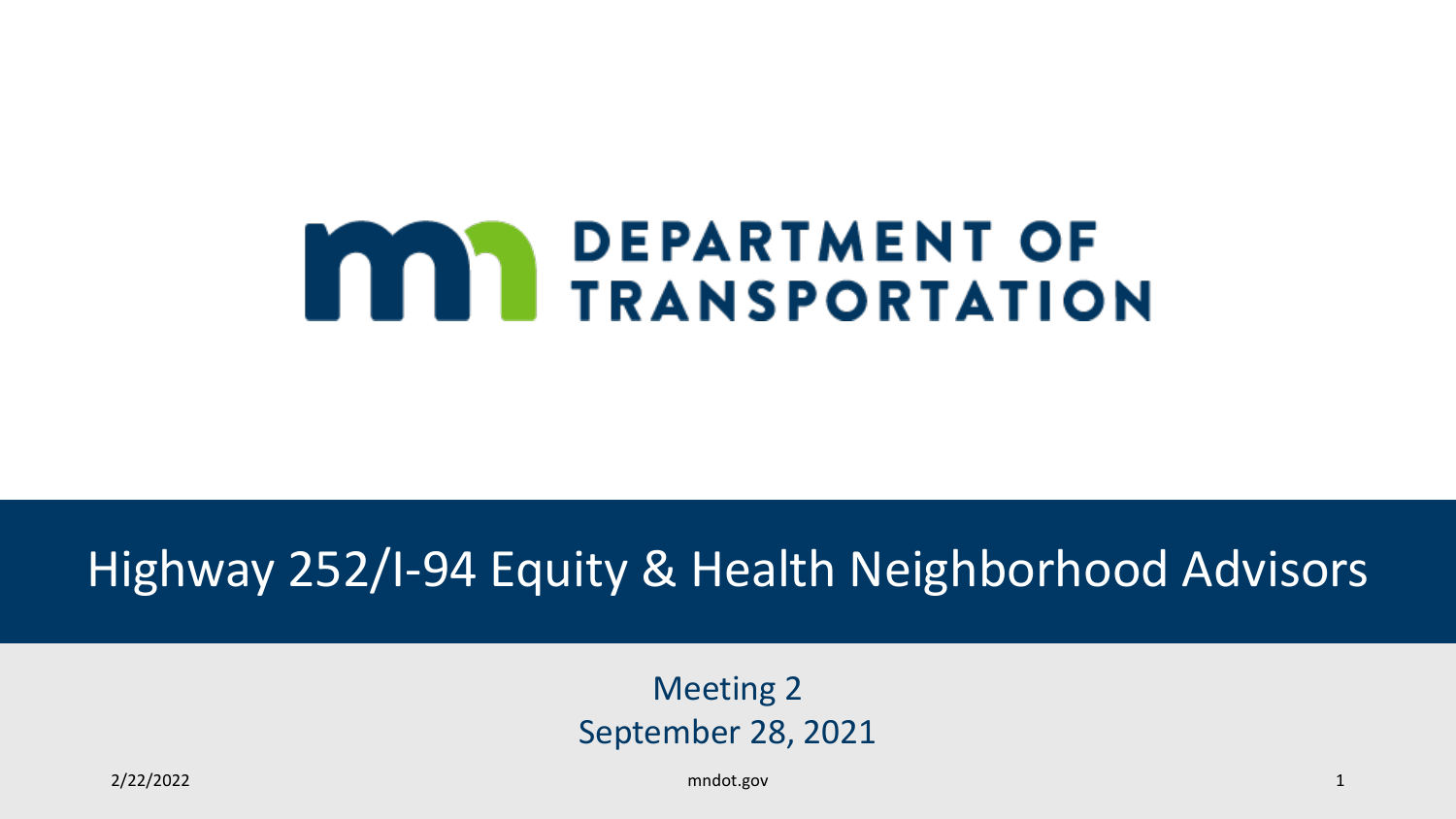

- 1. Get started
- 2. Equity, health, and project 252/94 decision-making
- 3. Equity and Health Assessment
- 4. Next steps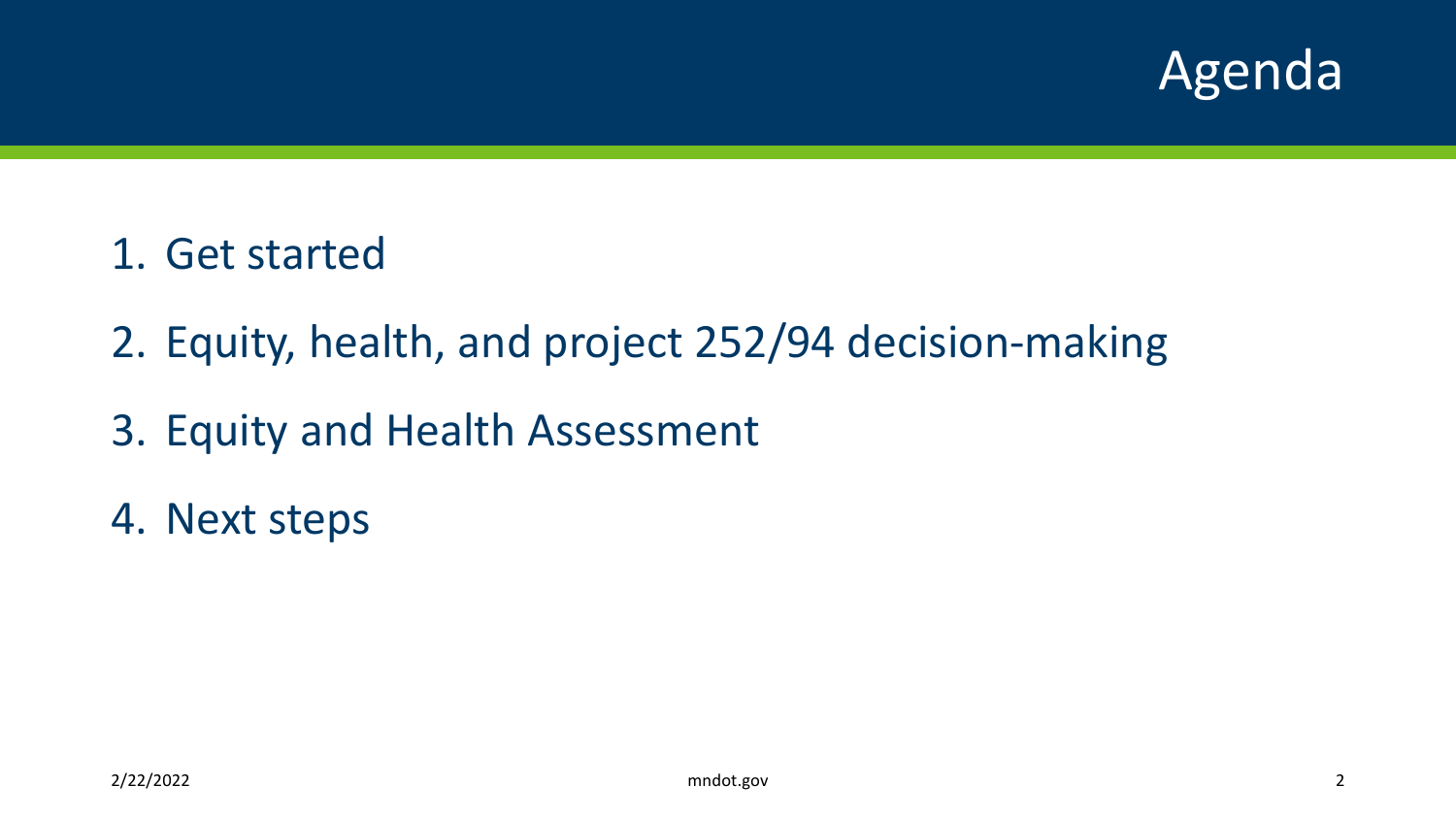# **Introductions**

- Name
- City
- Why you became an Equity and Health Neighborhood Advisor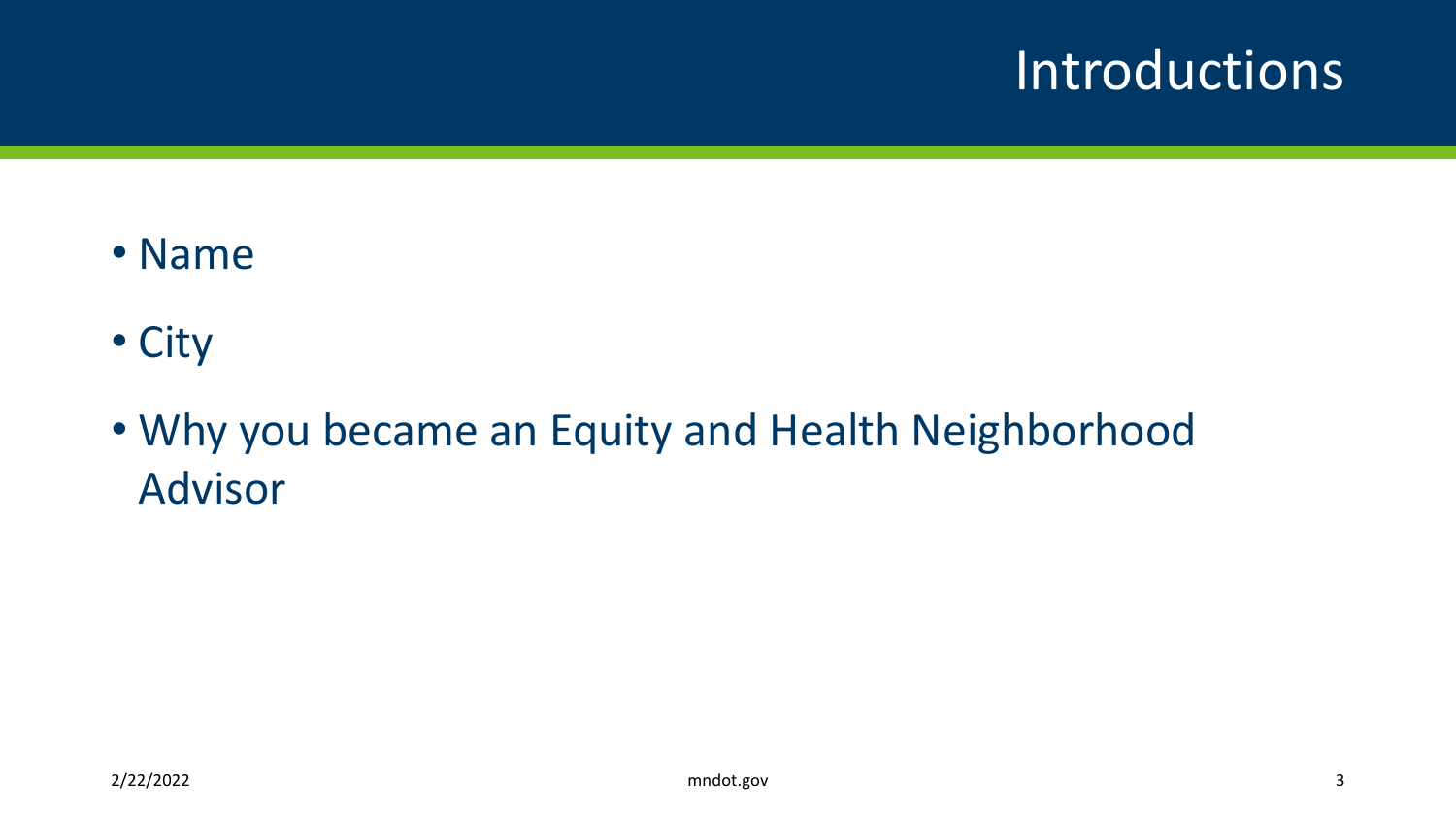# **Activity**

# What does Equity mean to you?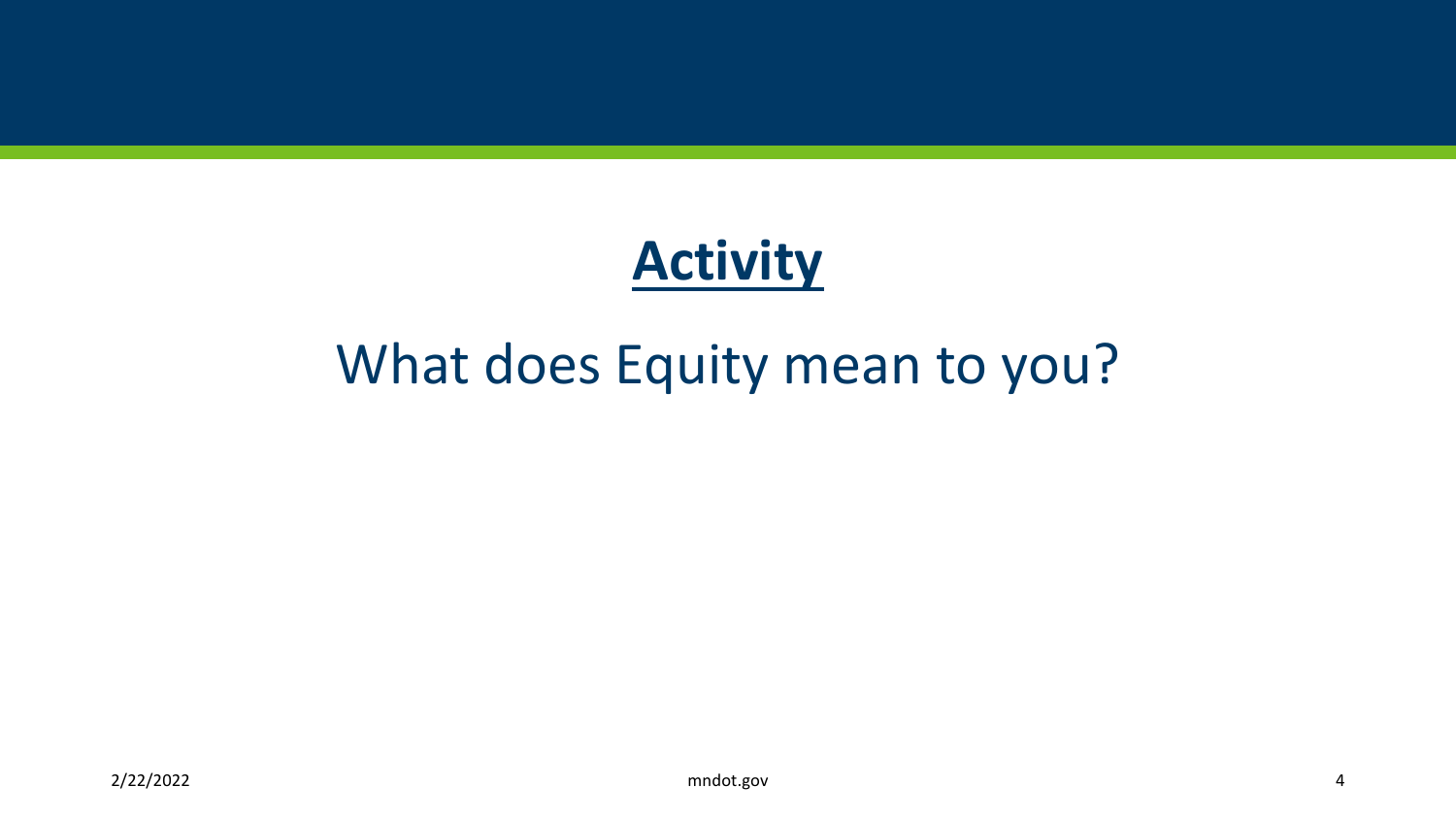# EHNA Purpose

- Assess equity and health conditions in the communities impacted by the project.
- Oversee equity and health engagement activities.
- Guide targeted outreach to underserved and overburdened populations.
- Provide input to MnDOT leadership and elected officials on Highway 252/I-94 project elements and alternatives.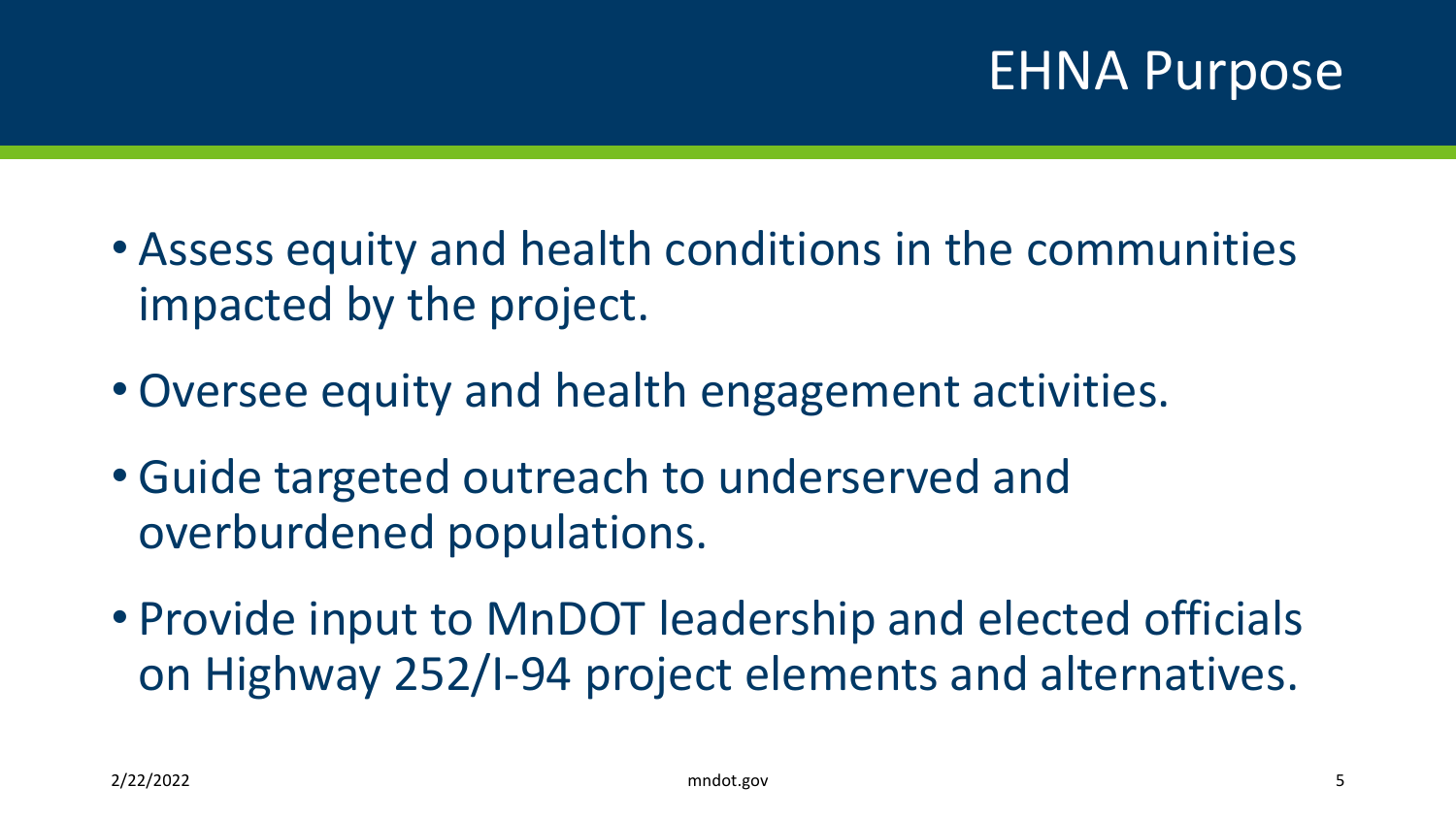# Where we've been

- Held first meeting.
- Reviewed Highway 252/I-94 project information; discussed project goals and the EIS process.
- Initiated group discussions about the meaning of equity and health and the relationship of equity and health to transportation decision-making.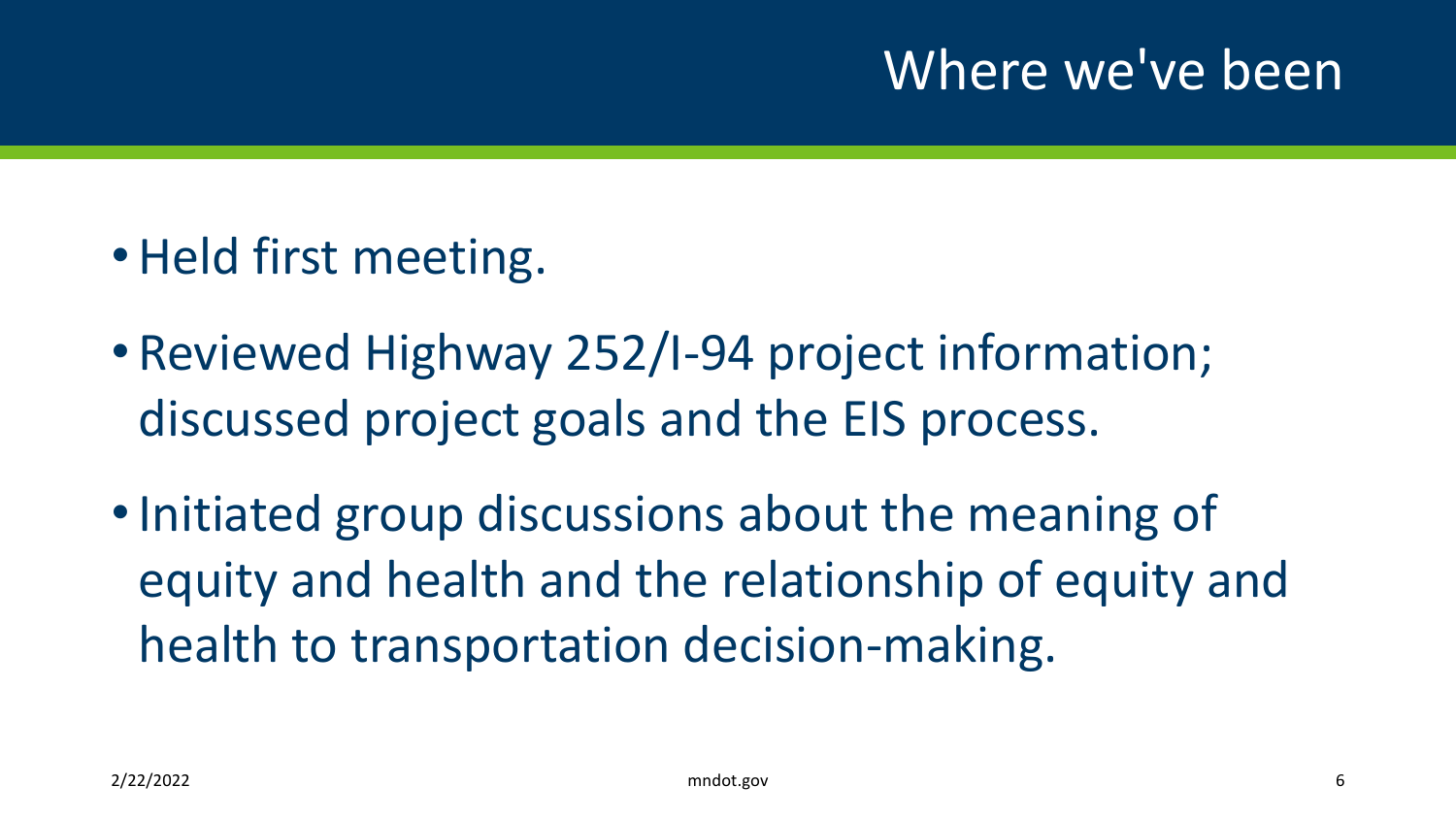# **Activity**

# What sticks out to you from our last discussion?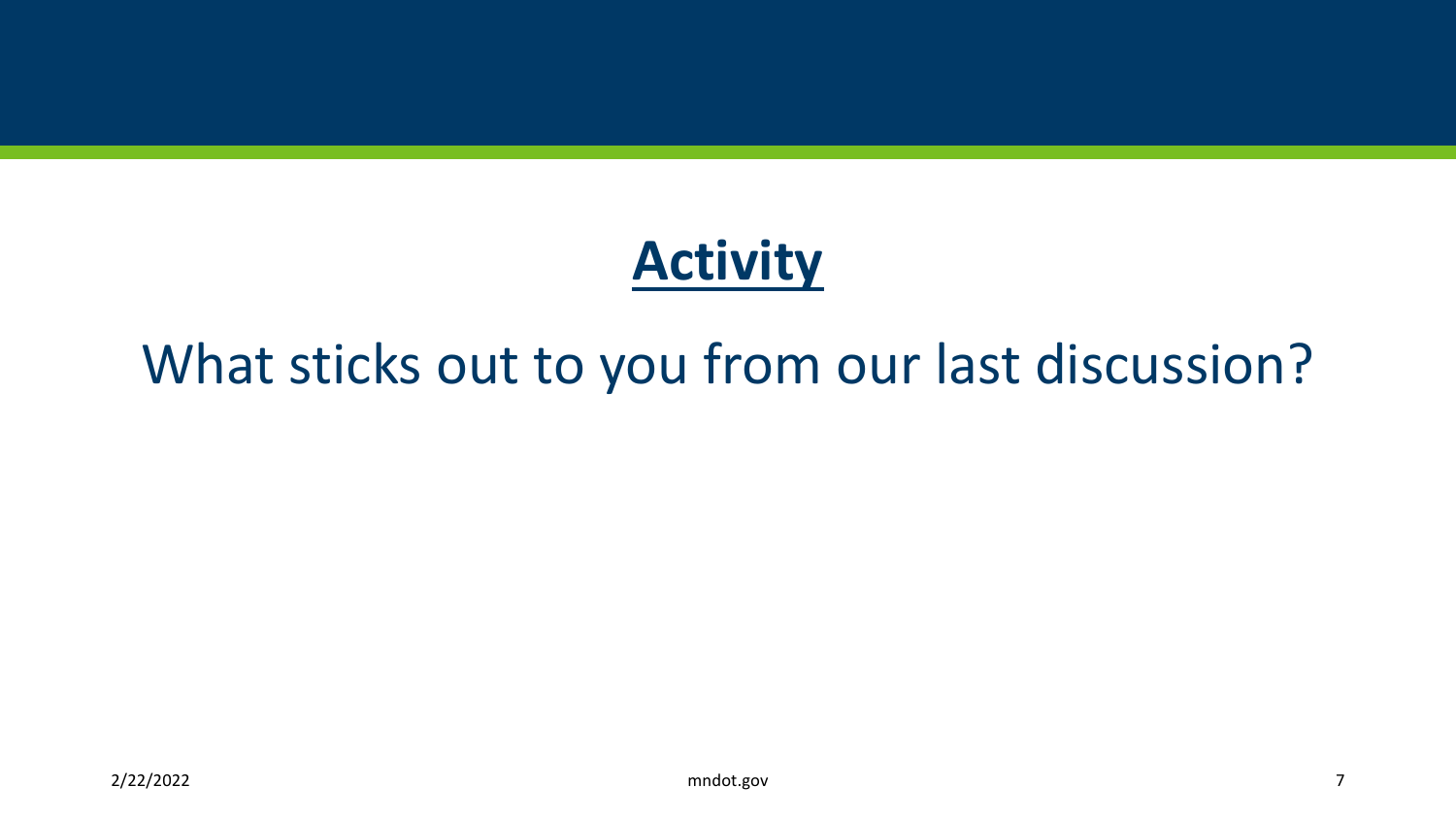# Today's objectives

- •Understand how equity and health influence Highway 252/I-94 decision-making.
- Establish equity and health focus areas to guide the Highway 252/I-94 EHA.
- Identify equity and health research questions to guide work between meetings.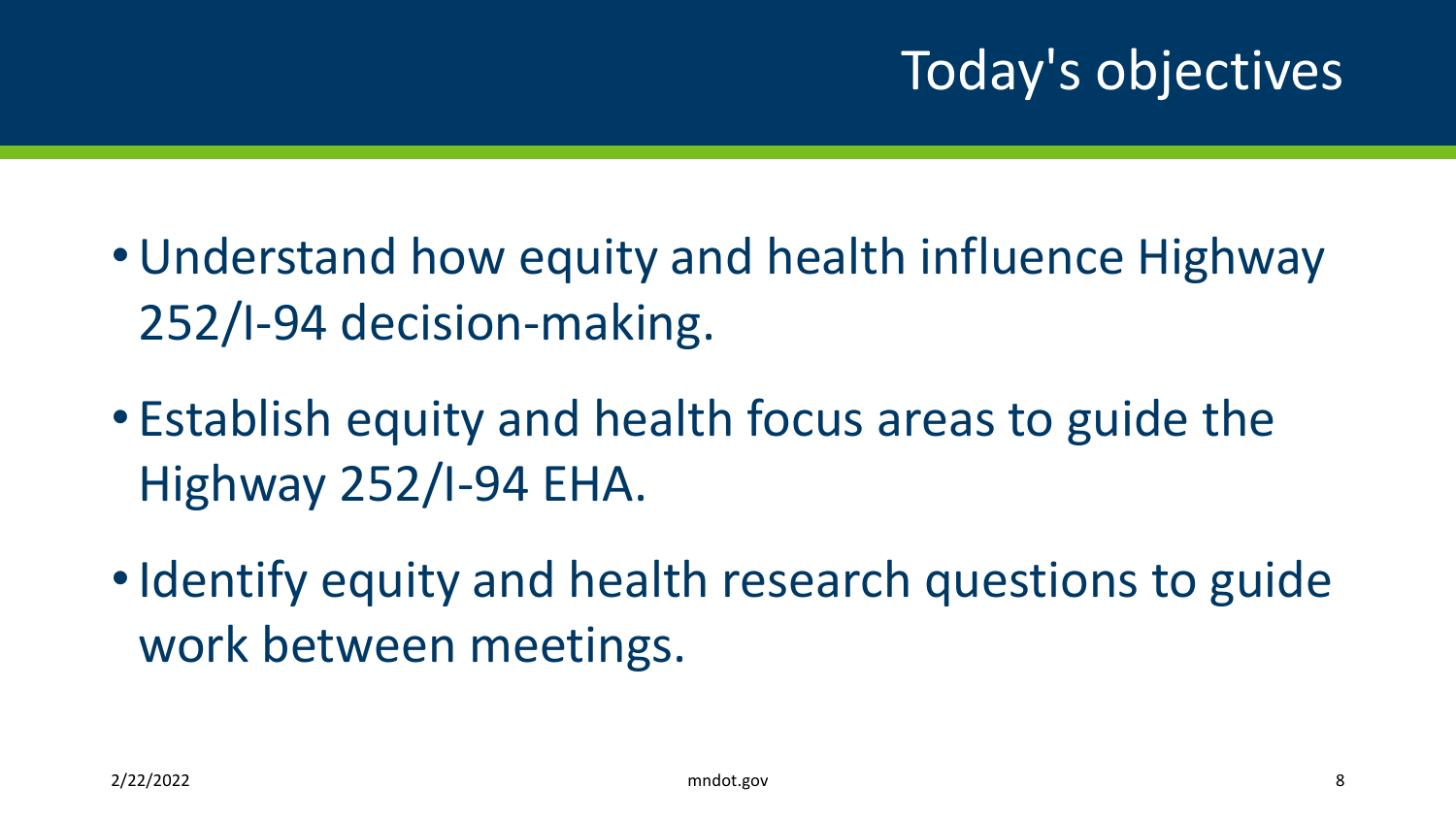

#### Equity, Health, and 252/I-94 Decision-Making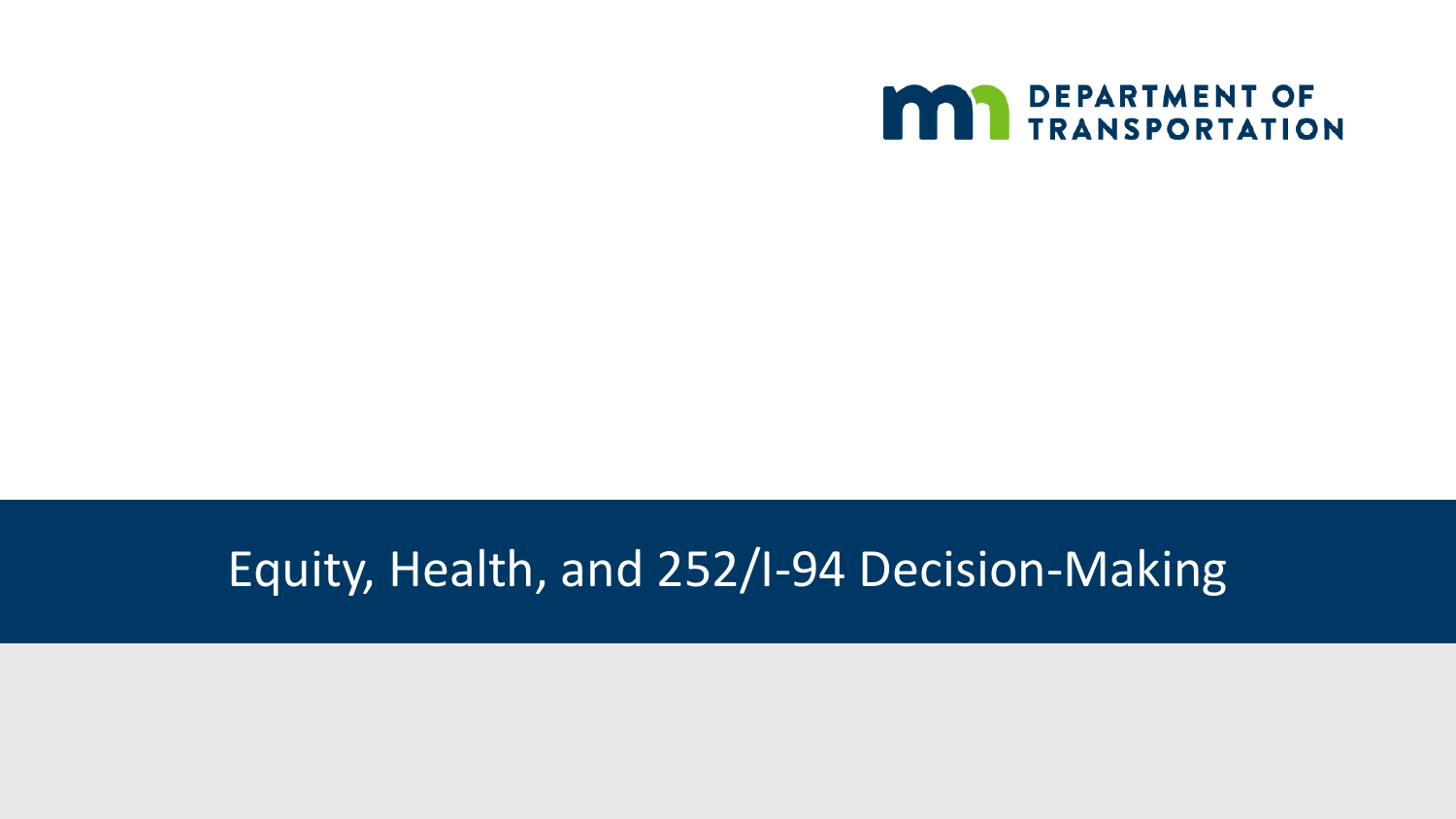

# **Transportation** decision-making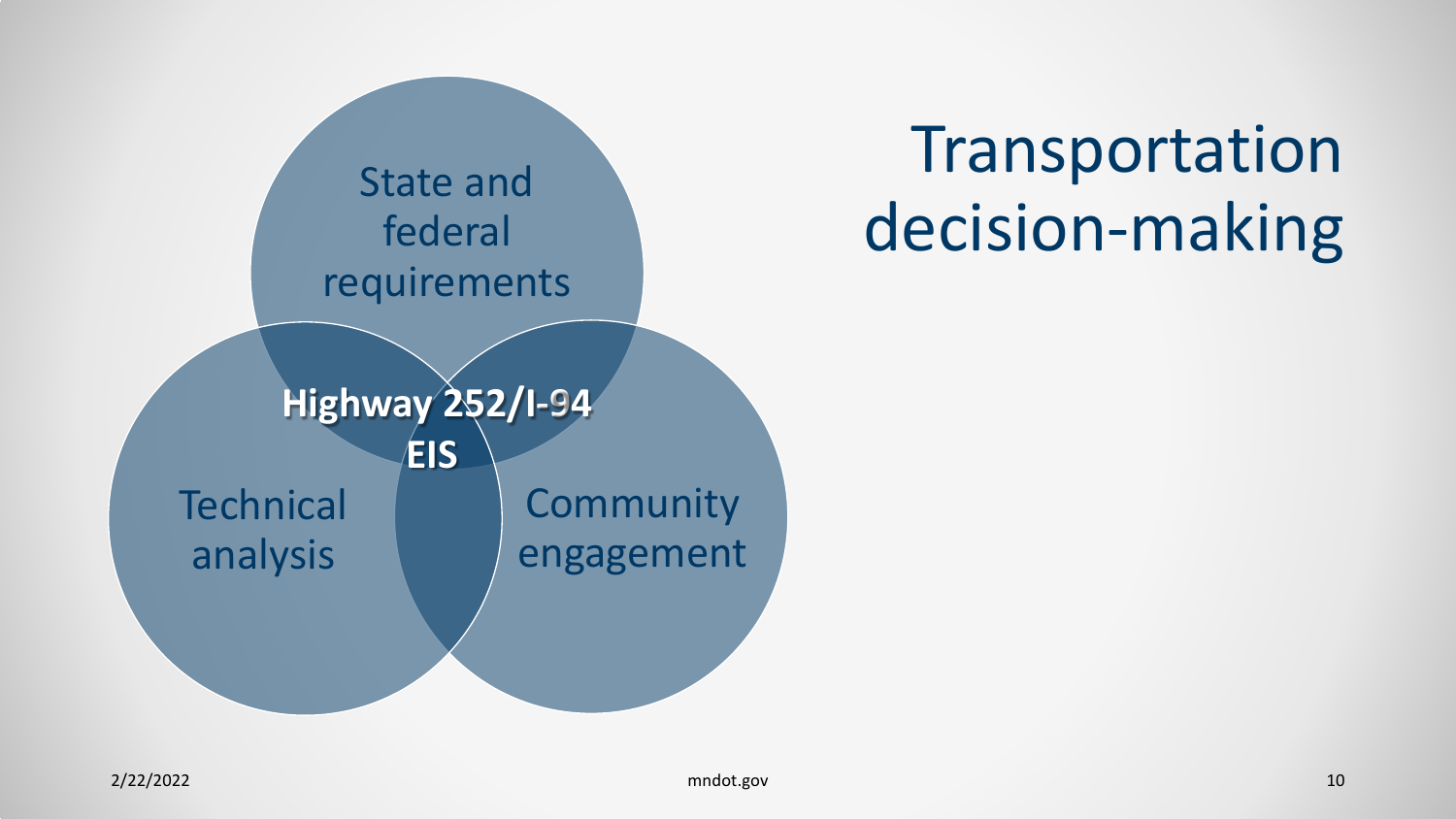# Equity and health requirements



- $\triangleright$  The EHA is an input to the Highway 252/I-94 Environmental Impact Statement (EIS), a multi-year environmental review led by MnDOT.
- $\triangleright$  The Highway 252/I-94 EIS follows a prescriptive process put forward in the National Environmental Protection Act (NEPA).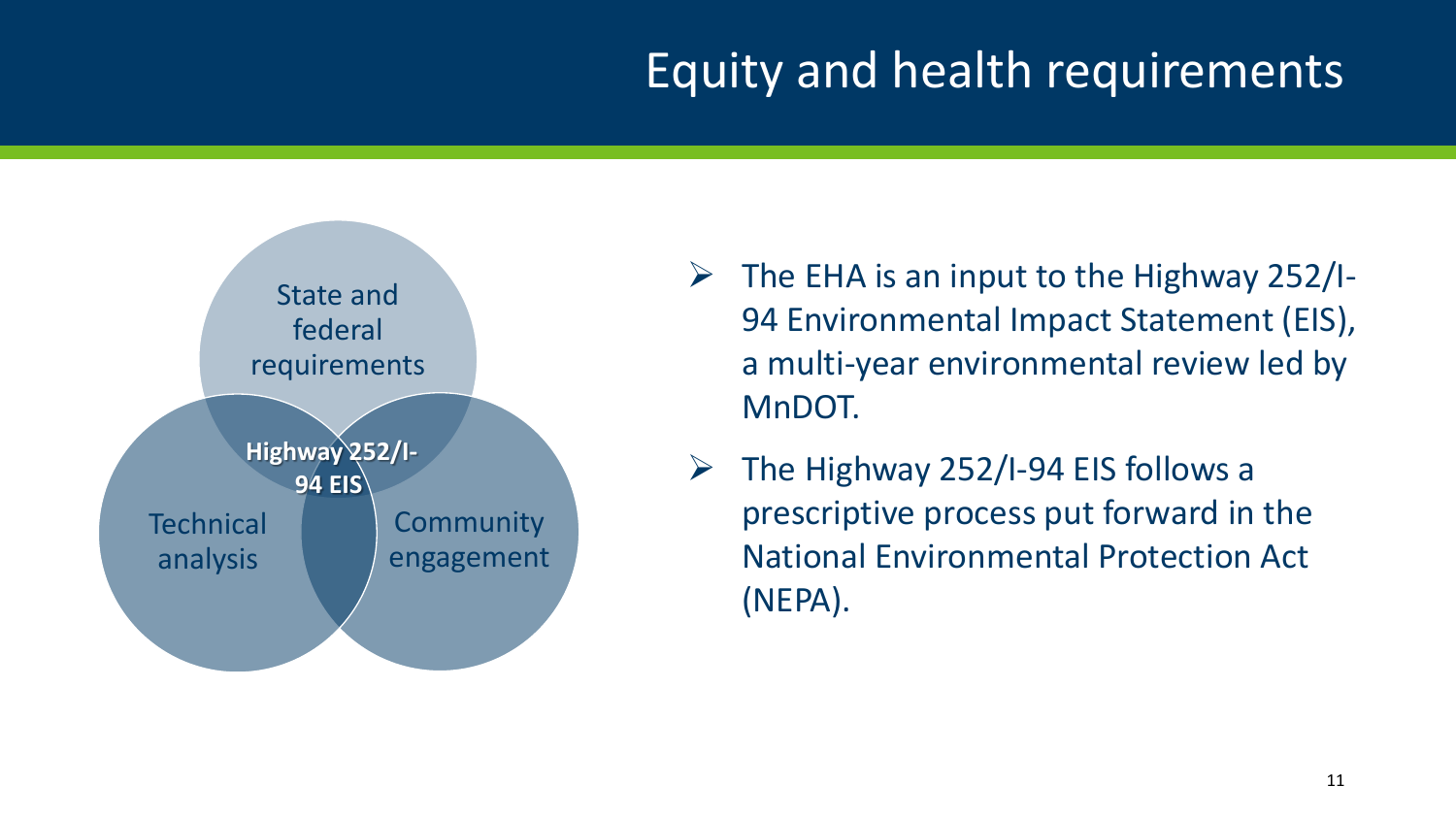## Phases of the EIS process

#### **ENVIRONMENTAL IMPACT STATEMENT PHASES**

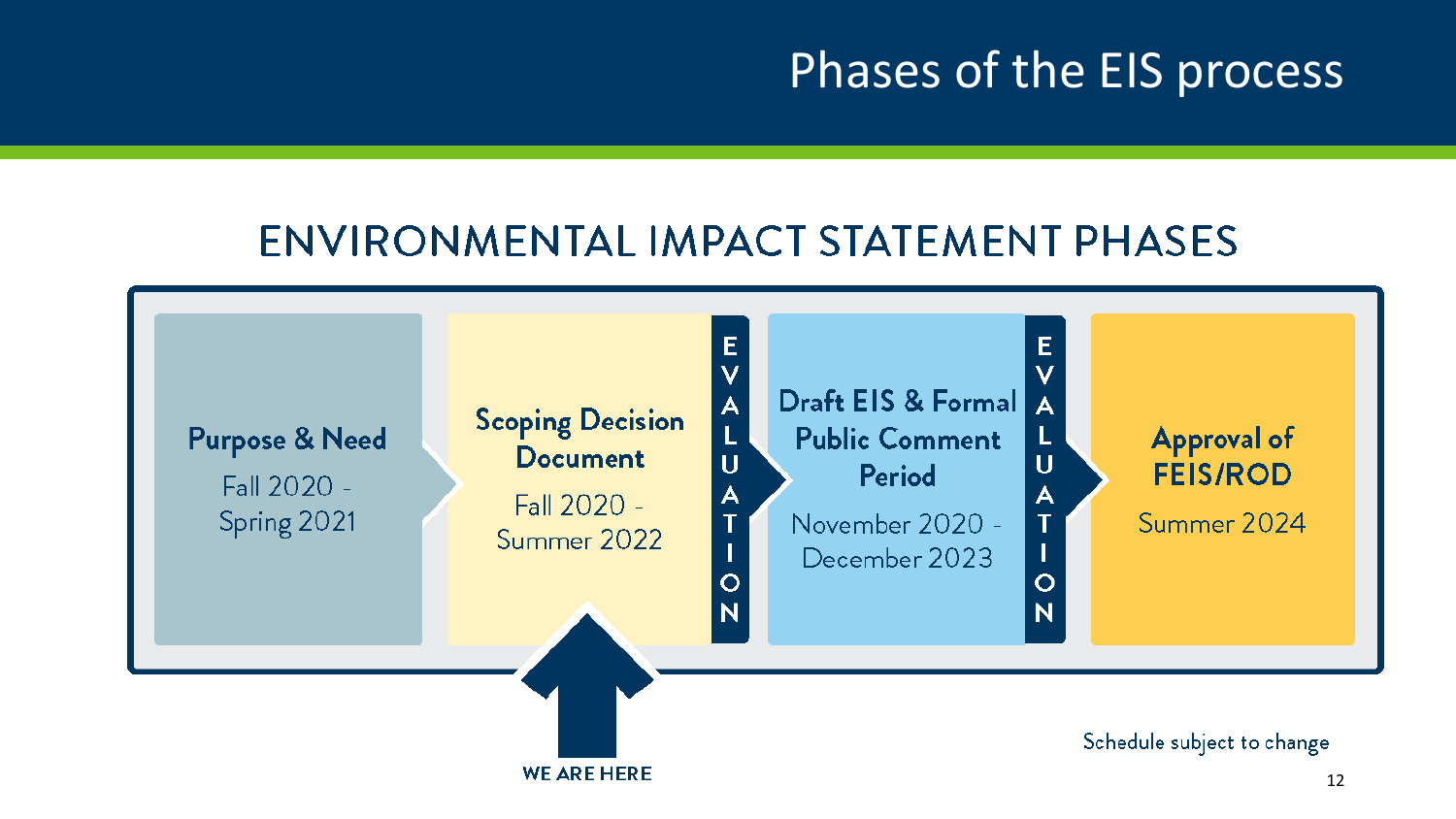### Environmental Justice Requirements

#### $\triangleright$  Established by Executive Order 12898 of 1994.

- $\triangleright$  Basis for environmental justice strategies in all federal agencies.
- $\triangleright$  Each agency required to identify and address "disproportionately" high and adverse human health or environmental effects of its programs, policies, and activities on minority populations and low-income populations," and to include environmental justice analysis in the NEPA process.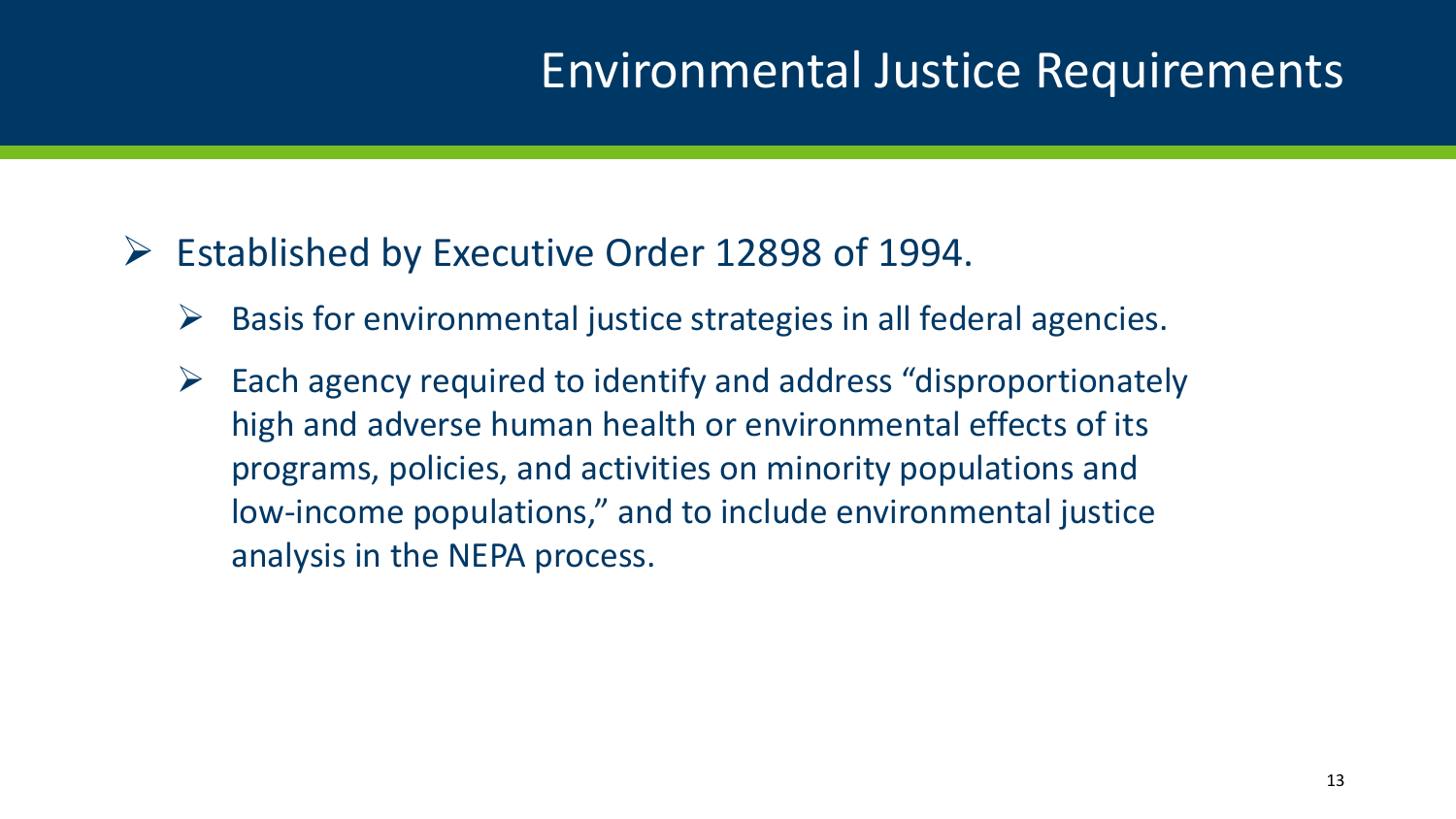### Environmental Justice Requirements

#### $\triangleright$  USDOT Order 5610.2(a).

- $\triangleright$  Outlines USDOT strategy for integrating environmental justice into transportation decision-making.
- $\triangleright$  Specifies that "Planning and programming activities for policies, programs, and activities that have the potential to have a disproportionately high and adverse effect on human health or the environment shall include explicit consideration of the effects on minority populations and low-income populations."
- $\triangleright$  Clarifies process for identifying disproportionately high and adverse effects as well as required mitigation.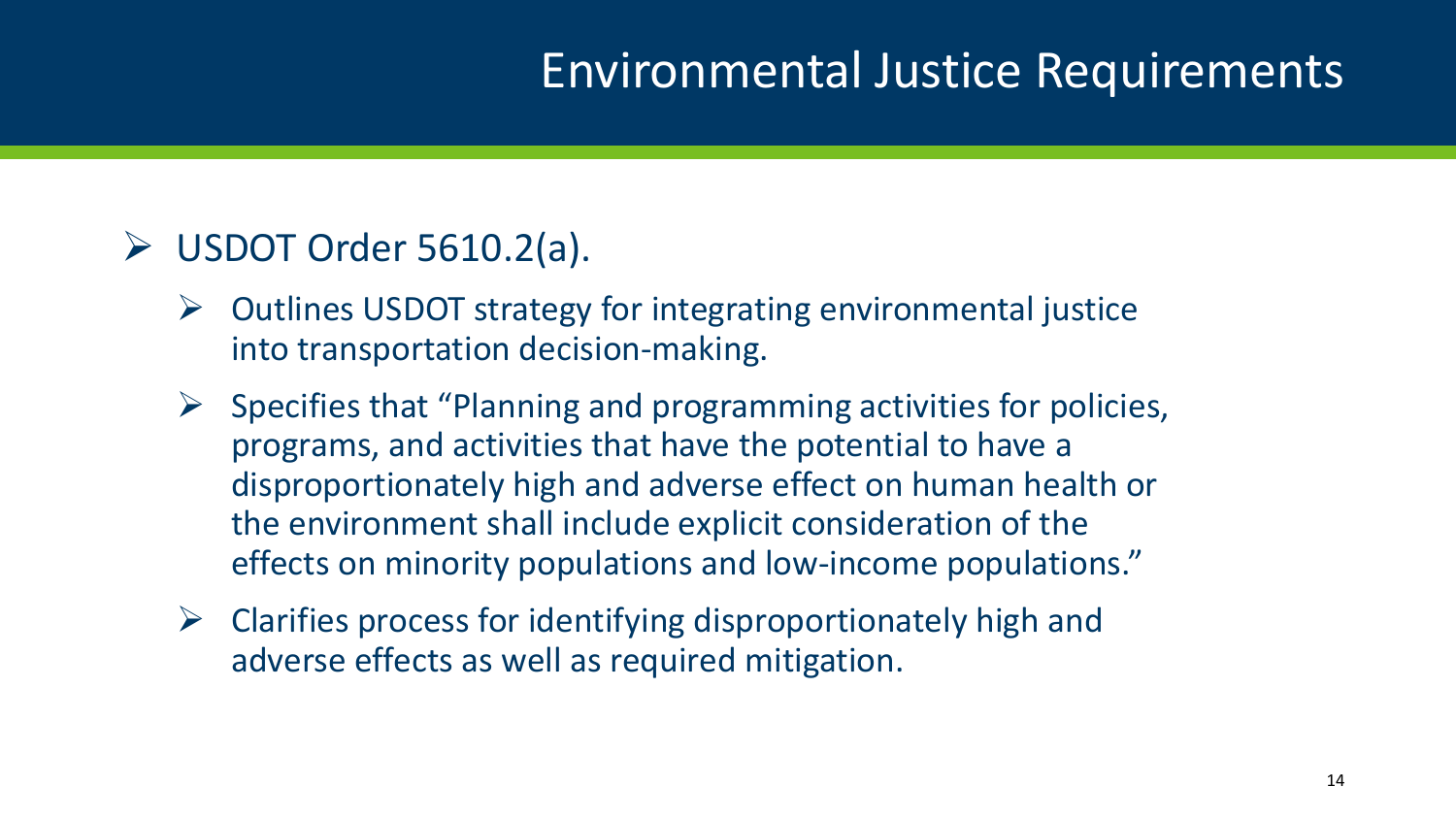# Equity and health engagement



- $\triangleright$  Community engagement is a critical component of the EIS process.
- $\triangleright$  Community input shapes project purpose and need, evaluation criteria, and project alternatives.
- $\triangleright$  The EHA enhances traditional public outreach with intentional engagement of underserved and overburden populations on issues of equity and health.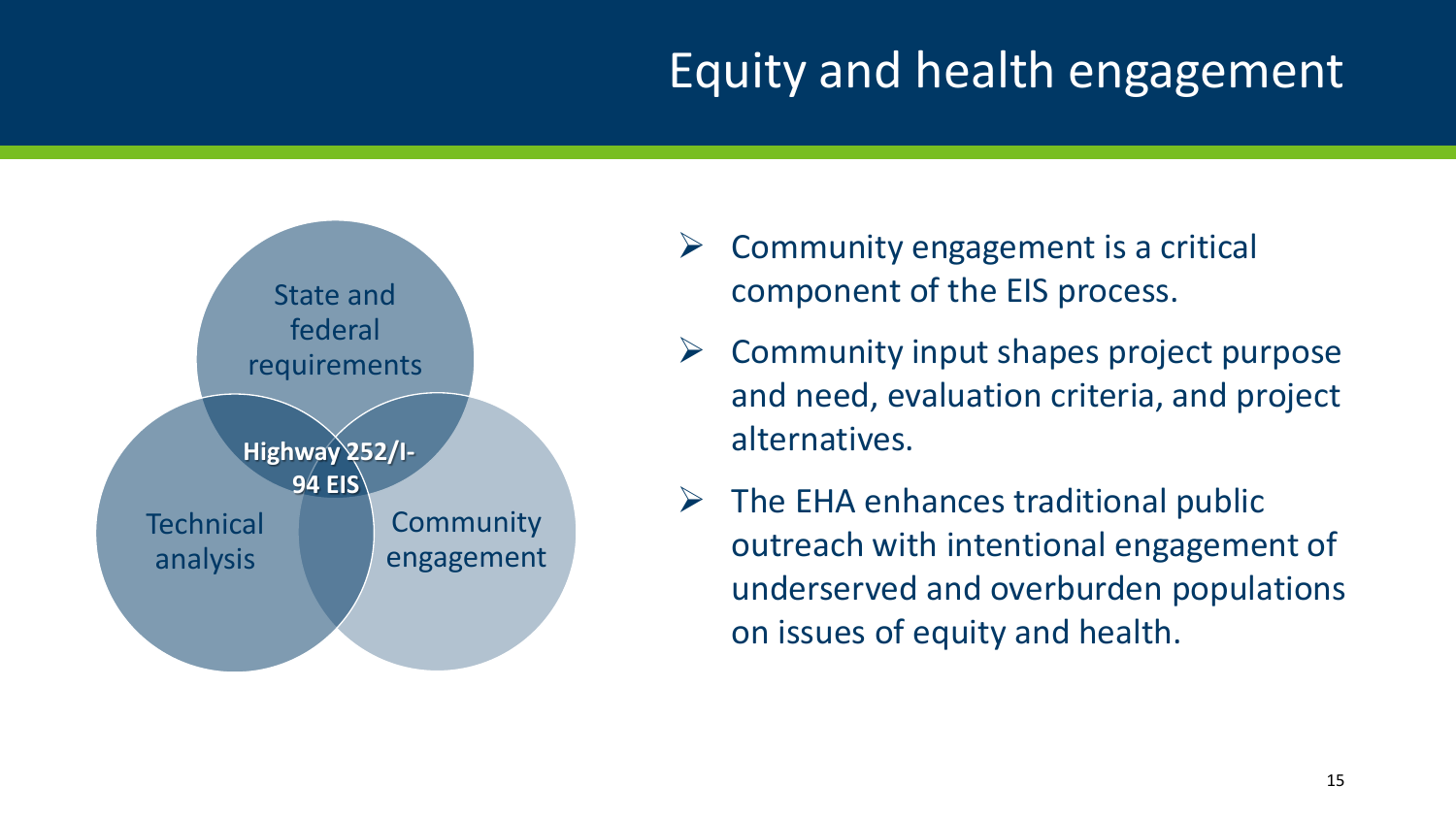# Equity and health analysis



- $\triangleright$  MnDOT is conducting technical analysis of project alternatives to assess how well different concepts address the project's purpose and need.
- $\triangleright$  The EHA is an opportunity to elevate equity and health impacts as part of this analysis.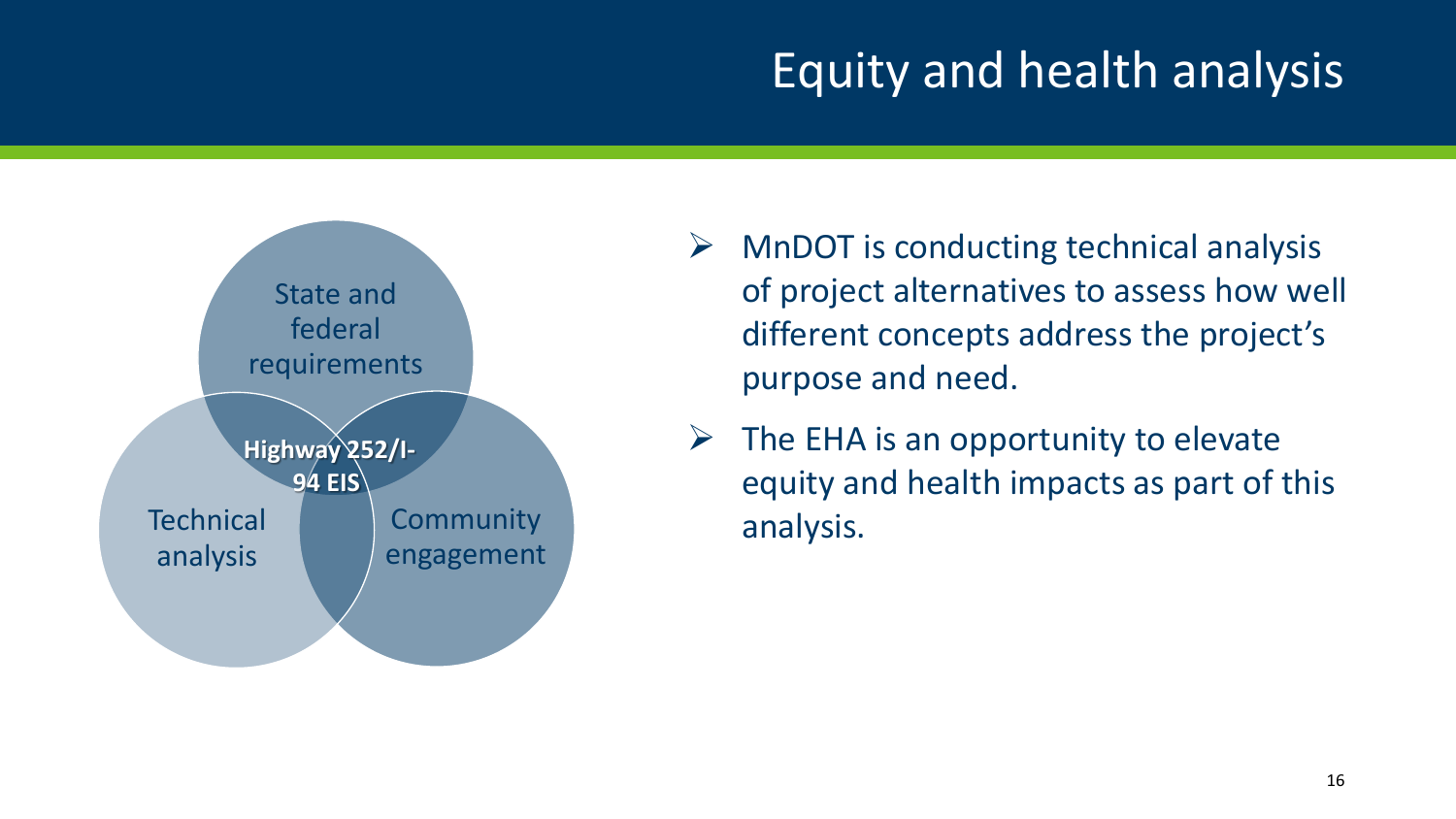# **Activity**

# How do you think equity and health should factor into the Highway 252/I-94 EIS?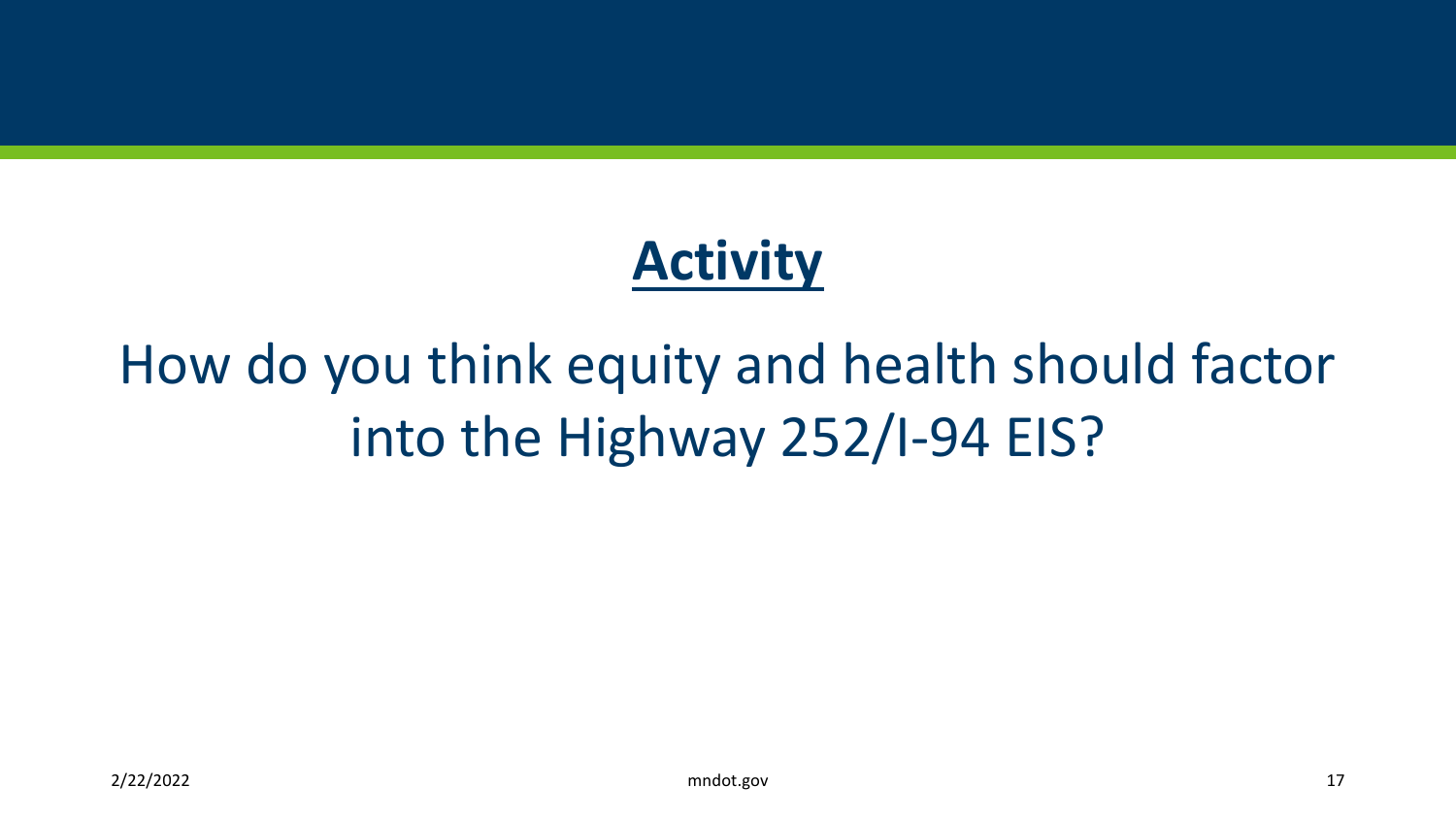# **BREAK (10 Min)**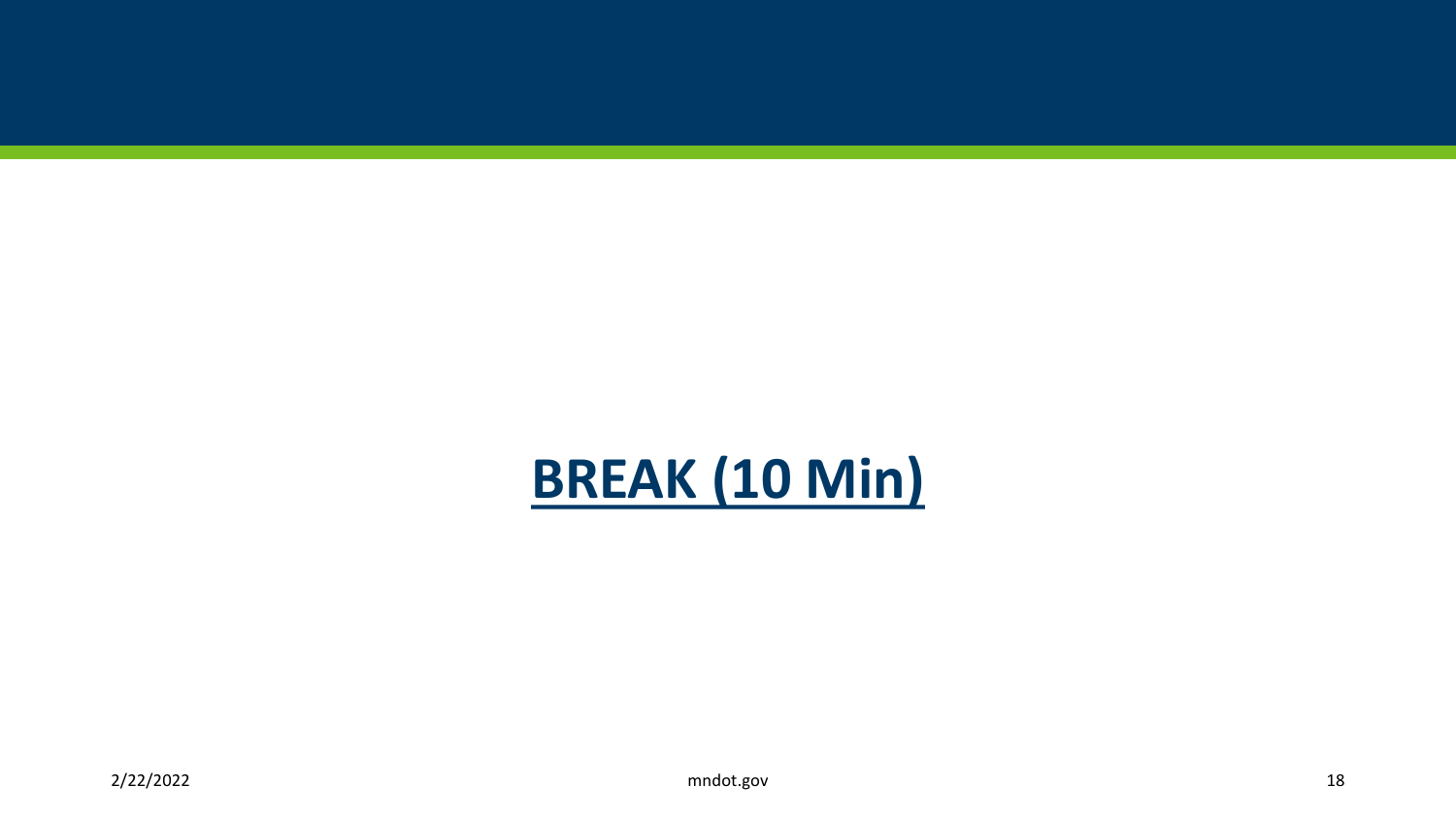

### Equity and Health Assessment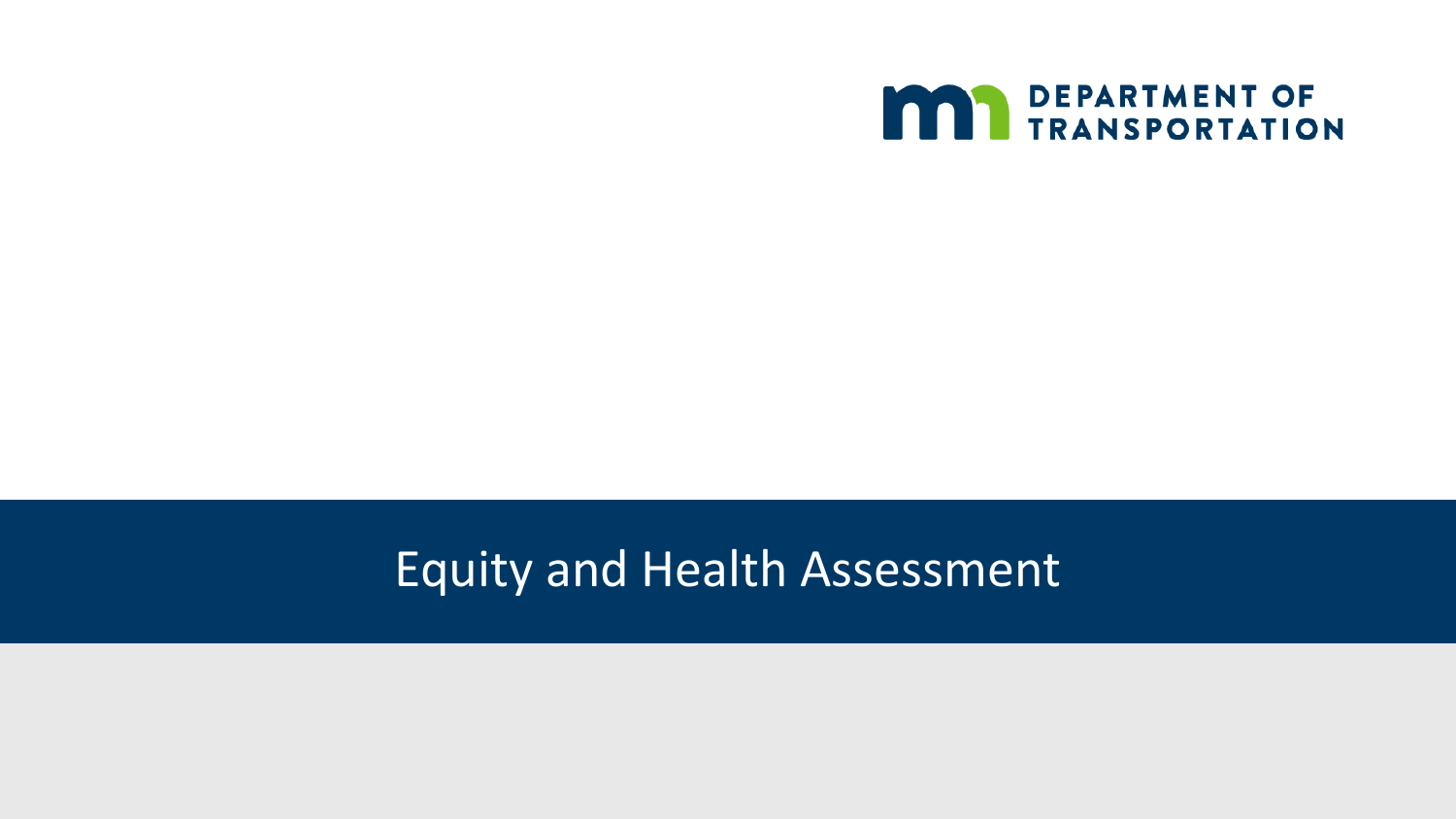#### EHA goals

- $\triangleright$  Understand and acknowledge the equity and health benefits and burdens of transportation systems and decisions.
- $\triangleright$  Identify and prioritize opportunities to create a more just transportation system.
- $\triangleright$  Build trust and relationships necessary to effect positive and lasting change.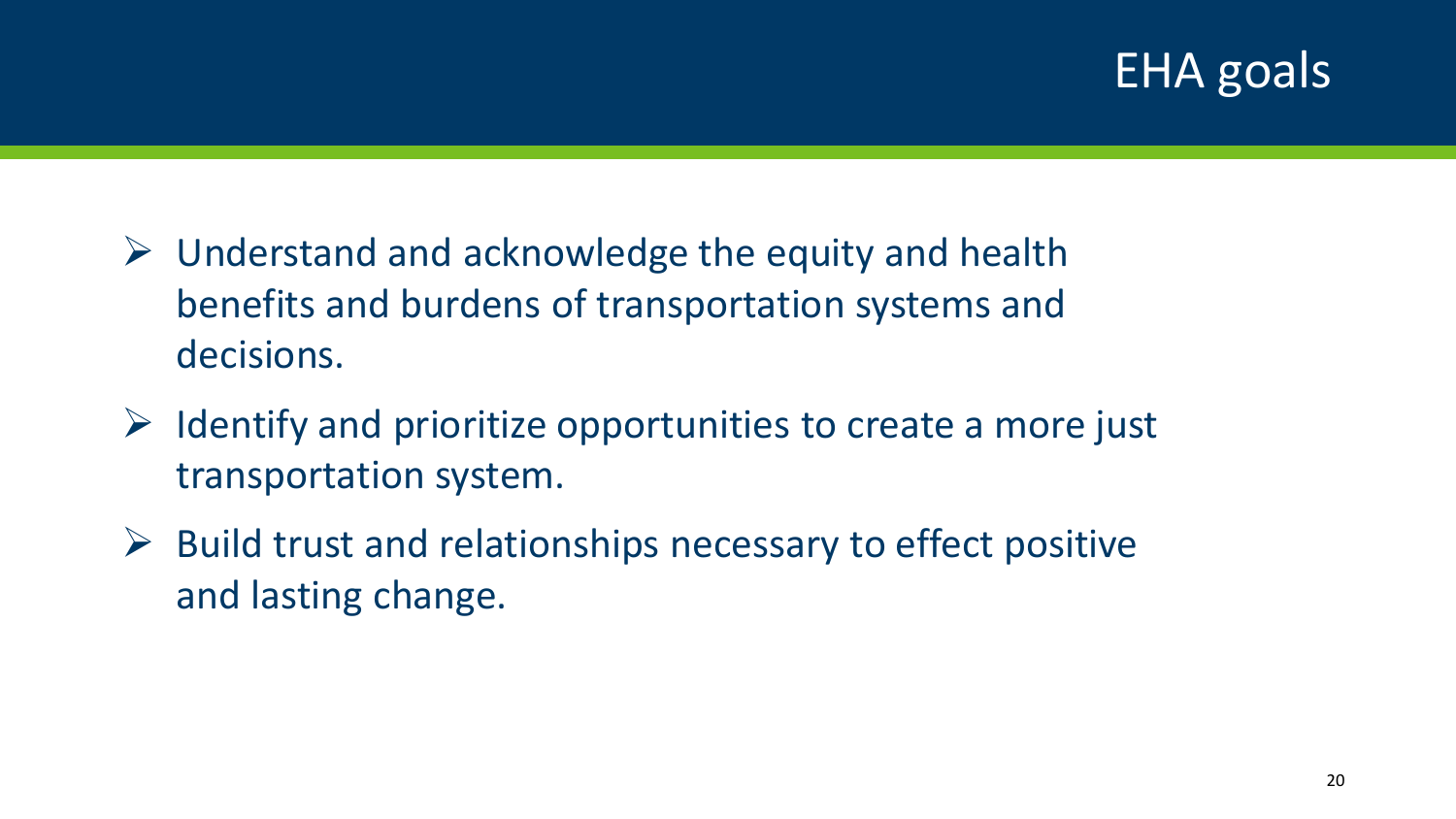#### EHA phases

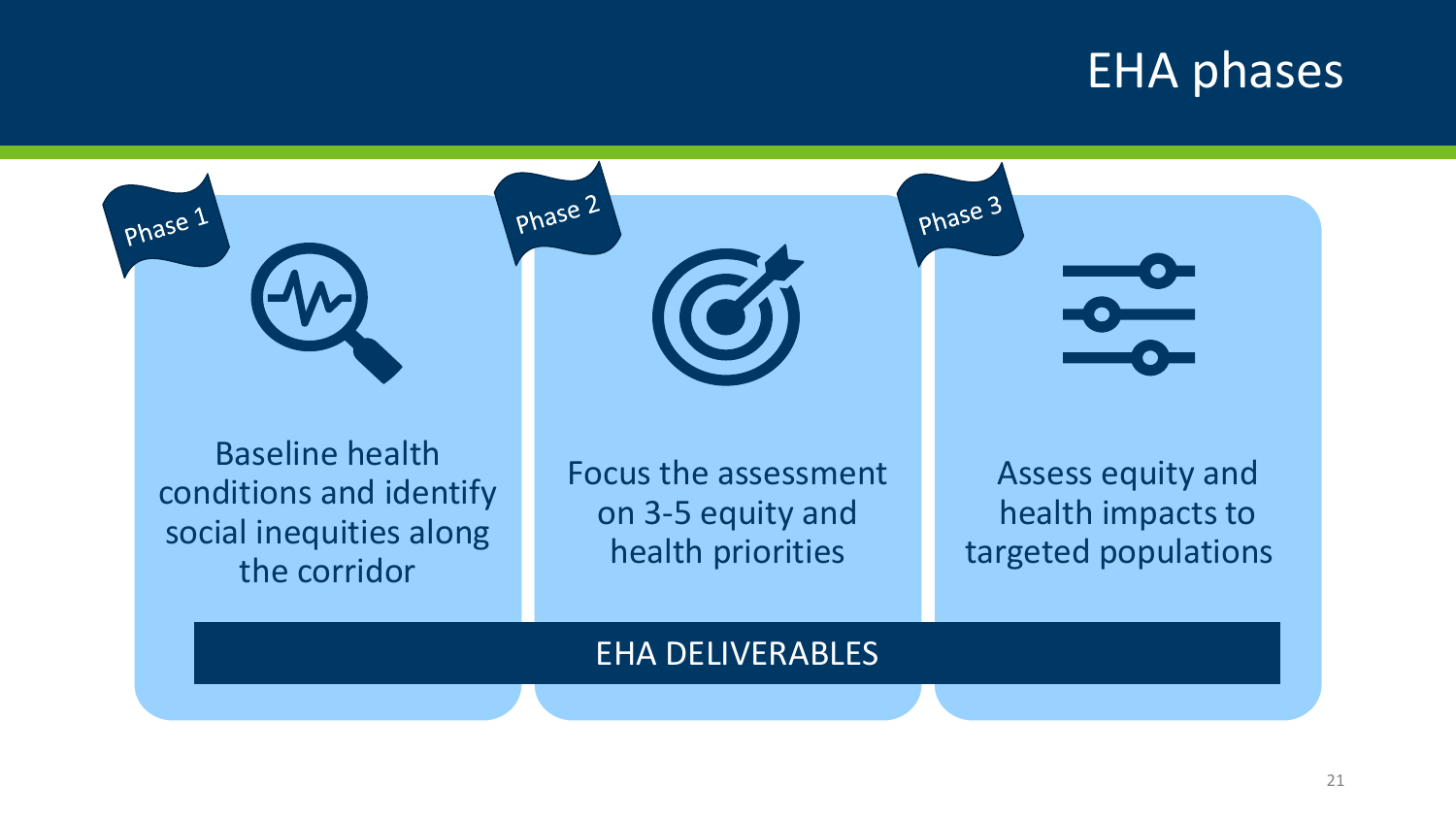# Highway 252/I-94 EHA Deliverables

Hwy 252/I-94 project memos

EHA report

#### Equity and Health **Conditions**

1. Equity and health baseline

2. Equity and health priorities

Equity and Health **Impact and Recommendations**

> 3. Equity and health review of project alternatives

4. Equity and health review of preferred alternative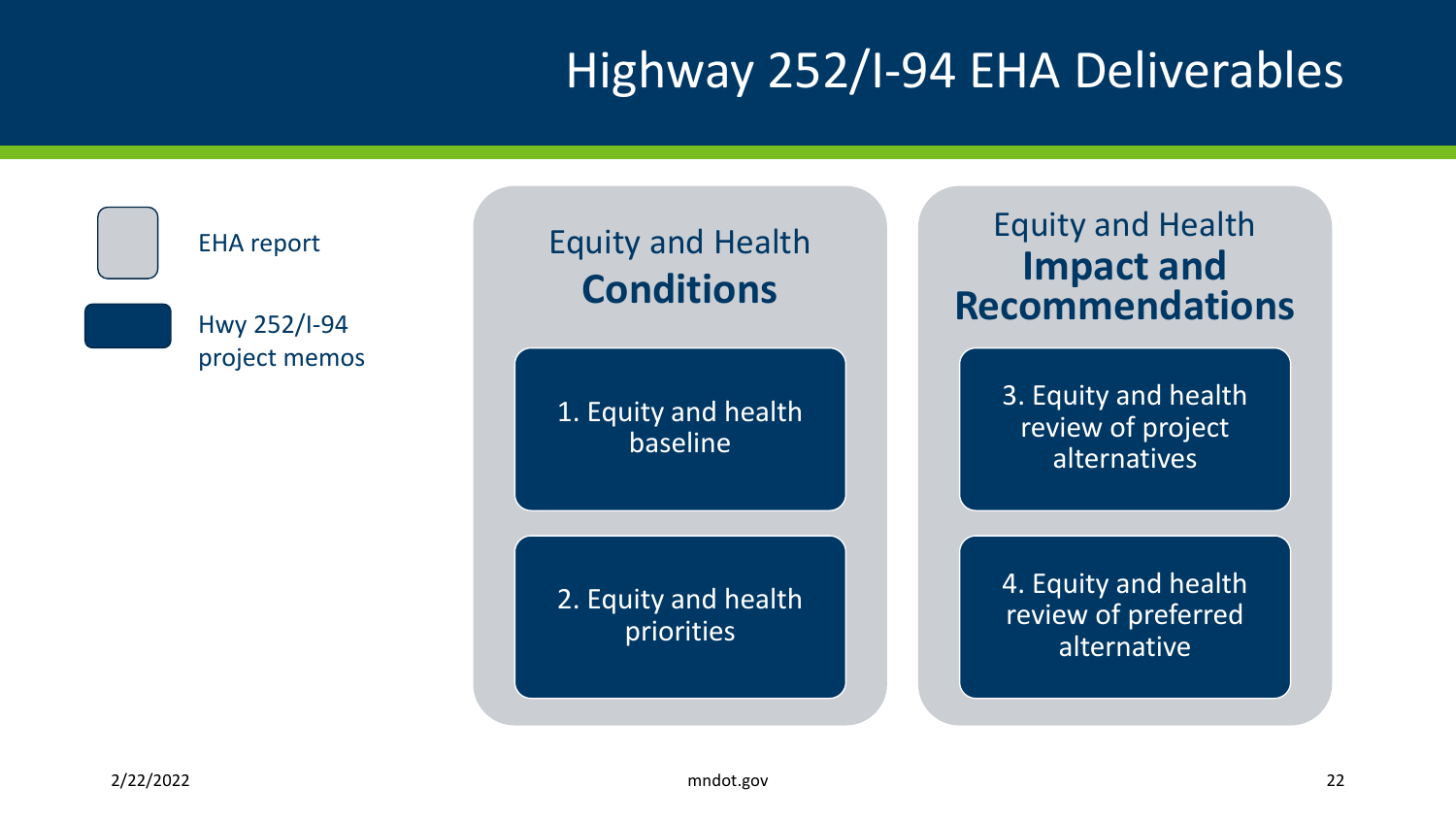# Highway 252/I-94 EHA Deliverables

Hwy 252/I-94 project memos

EHA report

Equity and Health **Conditions**

1. Equity and health baseline

2. Equity and health priorities

Equity and Health **Impact and Recommendations**

> 3. Equity and health review of project alternatives

4. Equity and health review of preferred alternative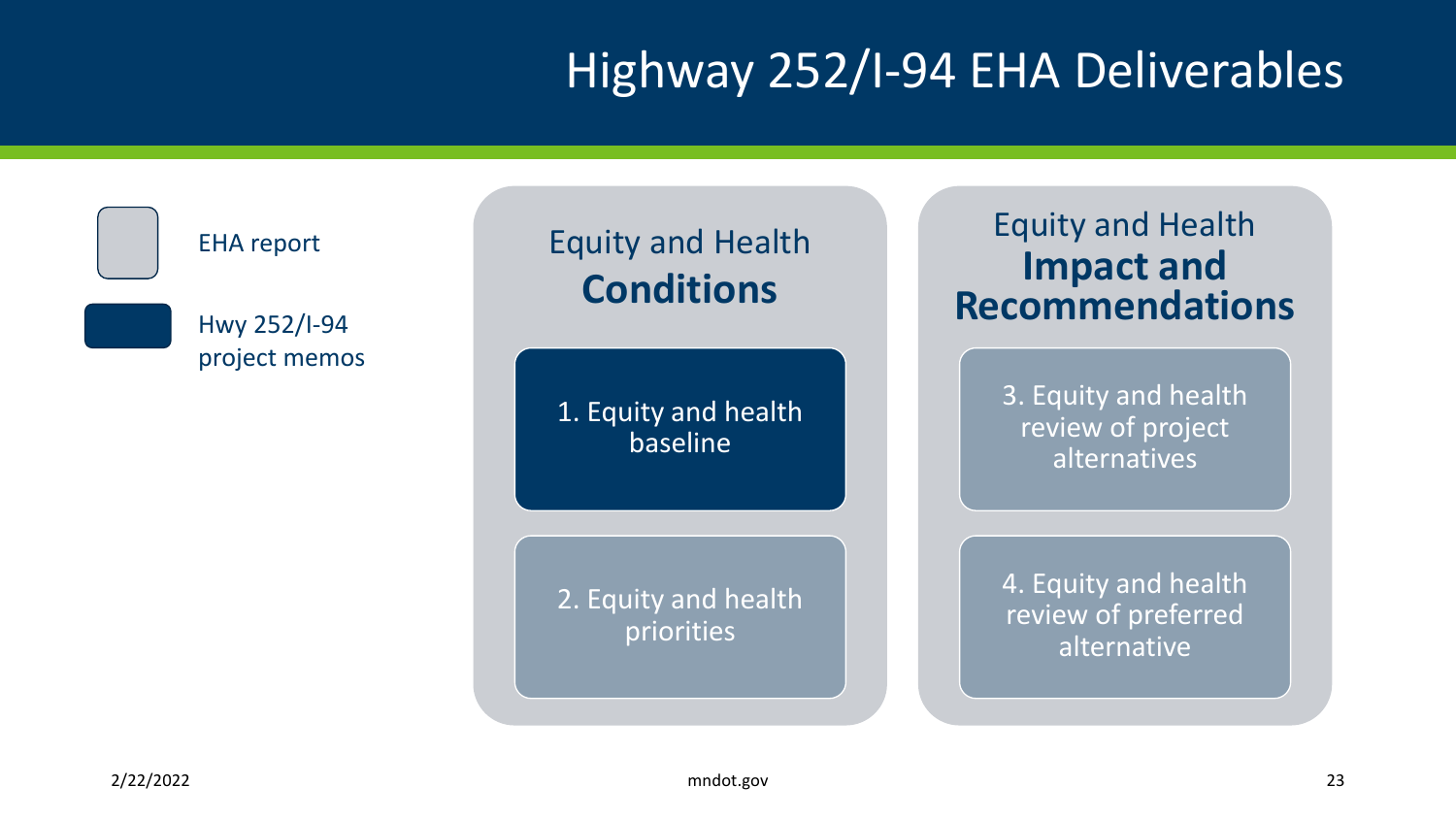Brainstorm ways to measure equity and health along the Highway 252/I-94 corridor

**Today** 

Identify questions to guide baseline analysis

How to baseline equity and health conditions for the Highway 252/I-94 EHA

Evaluate analysis results

Oct./ Nov.

Select indicators for use as baselines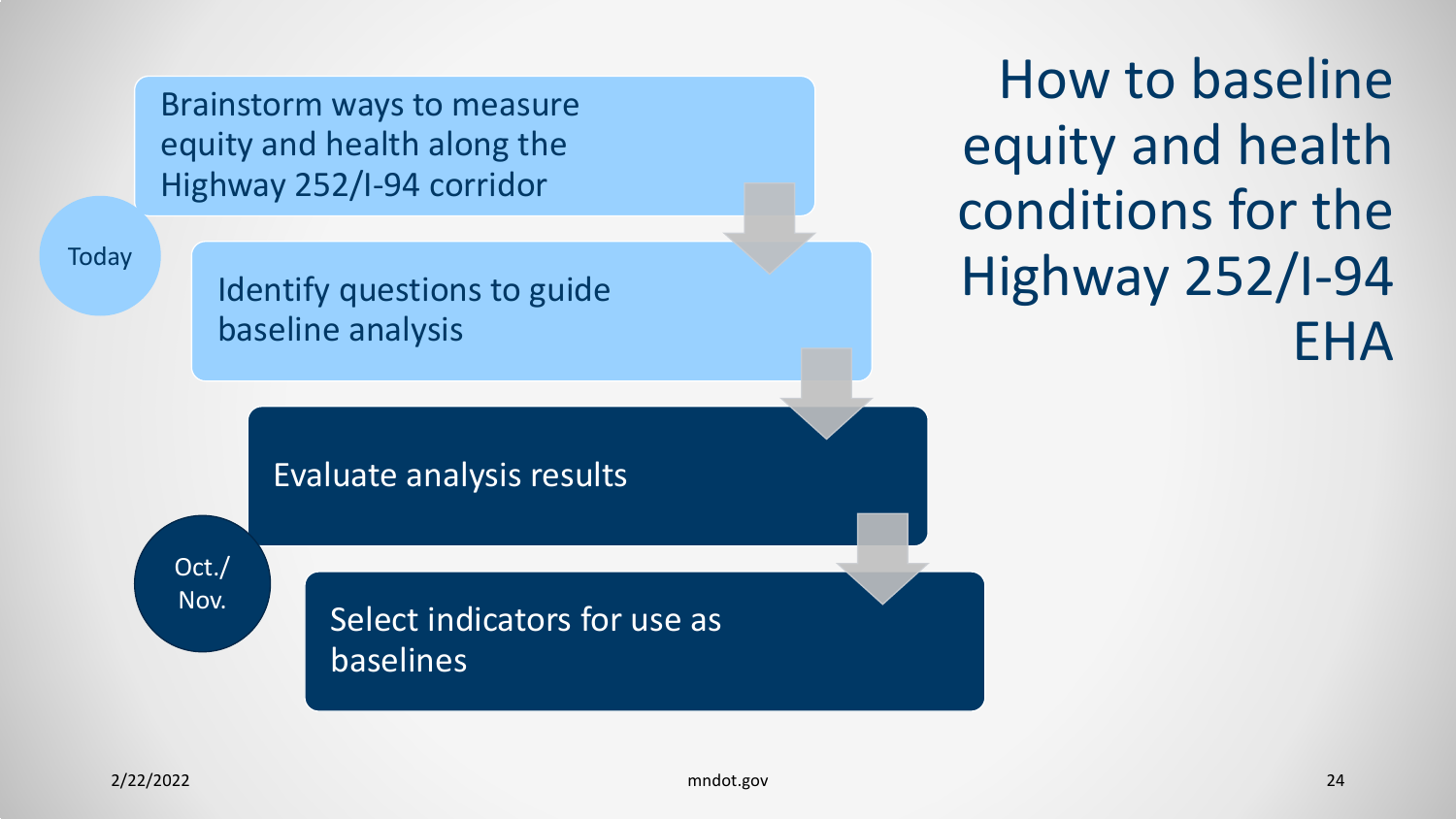#### Ways to measure transportation's impact on equity and health

- $\triangleright$  Physical health.
- $\triangleright$  Environmental health.
- $\triangleright$  Transportation options.
- $\triangleright$  Access to destinations/opportunity.
- $\triangleright$  Neighborhood livability.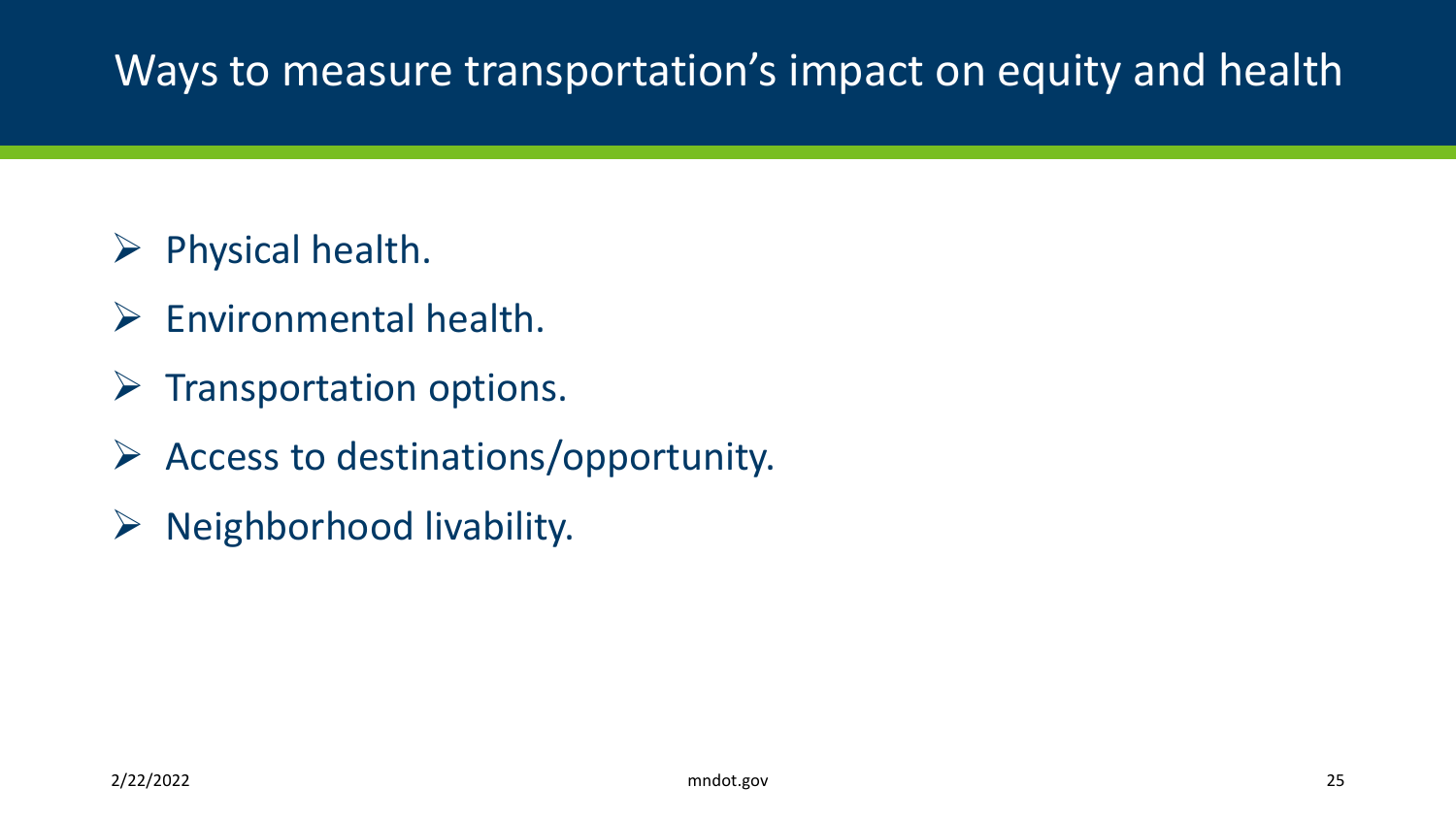# MnDOT's roles in advancing equity and health

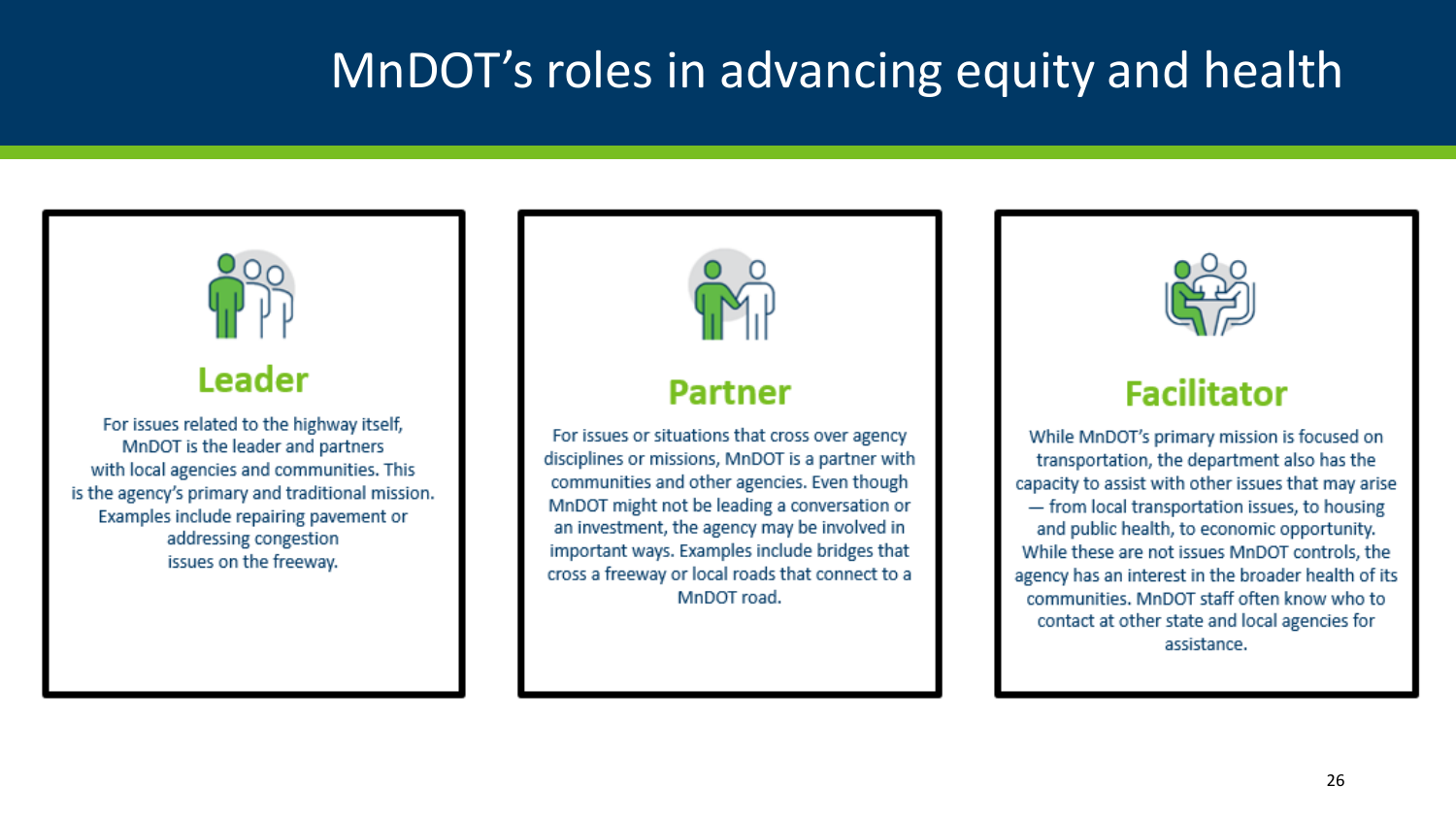### Questions for EHNA members to think about

- $\triangleright$  What's missing from this initial list of equity and health indicators?
- $\triangleright$  What do you want to hear more about next time we meet?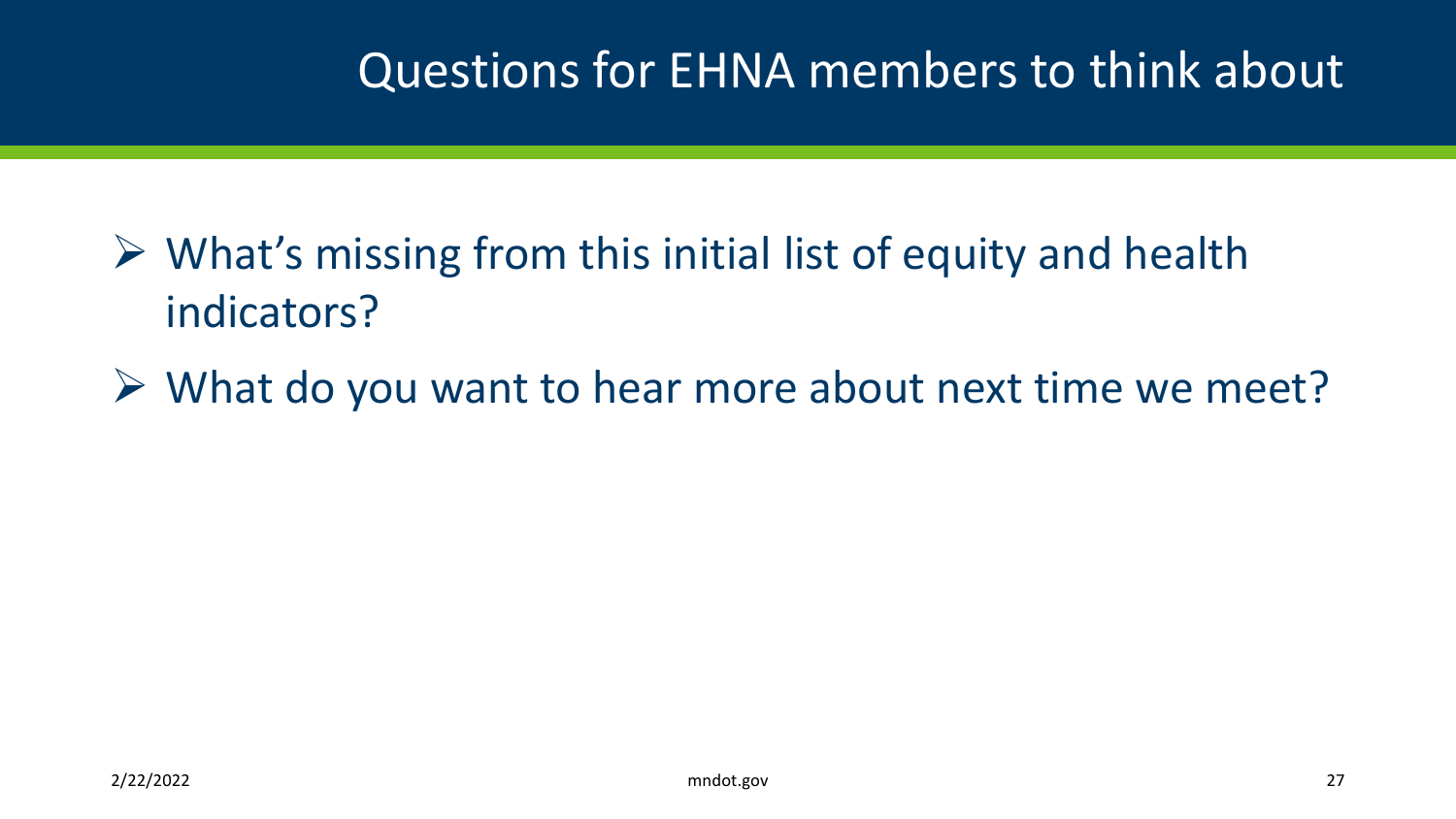# Physical health

 $\triangleright$  Traffic fatalities and serious injuries, broken down by mode and demographic categories.

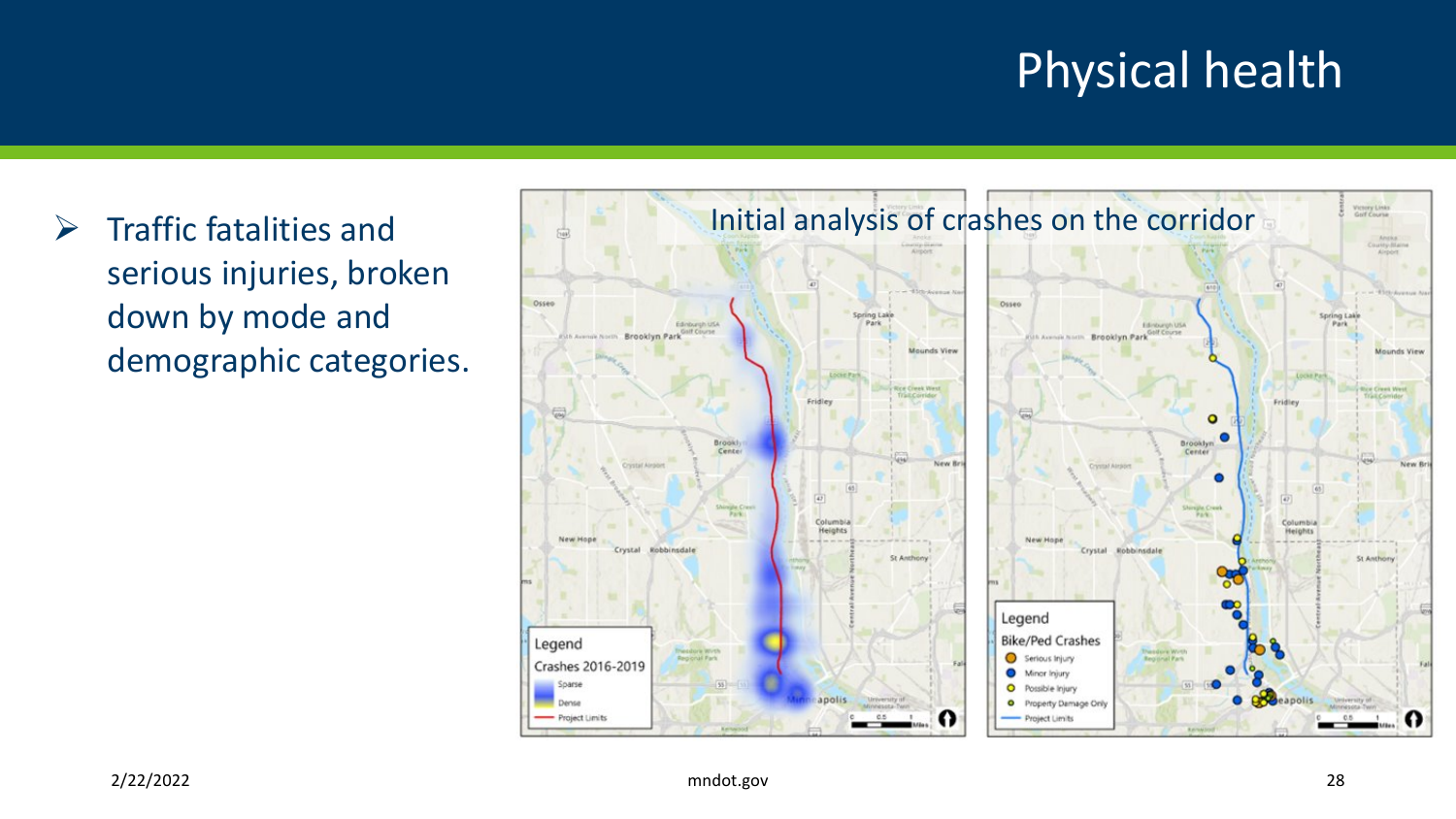# Physical health

- $\triangleright$  Perceptions of safety when driving, biking, walking, and taking transit.
- $\triangleright$  Violent incidents on buses/at bus stops.
- $\triangleright$  Prevalence of chronic disease (diabetes, obesity, heart disease, asthma, etc.)
- $\triangleright$  Access to green space/opportunities for outdoor recreation.
- $\triangleright$  Access to healthy food options.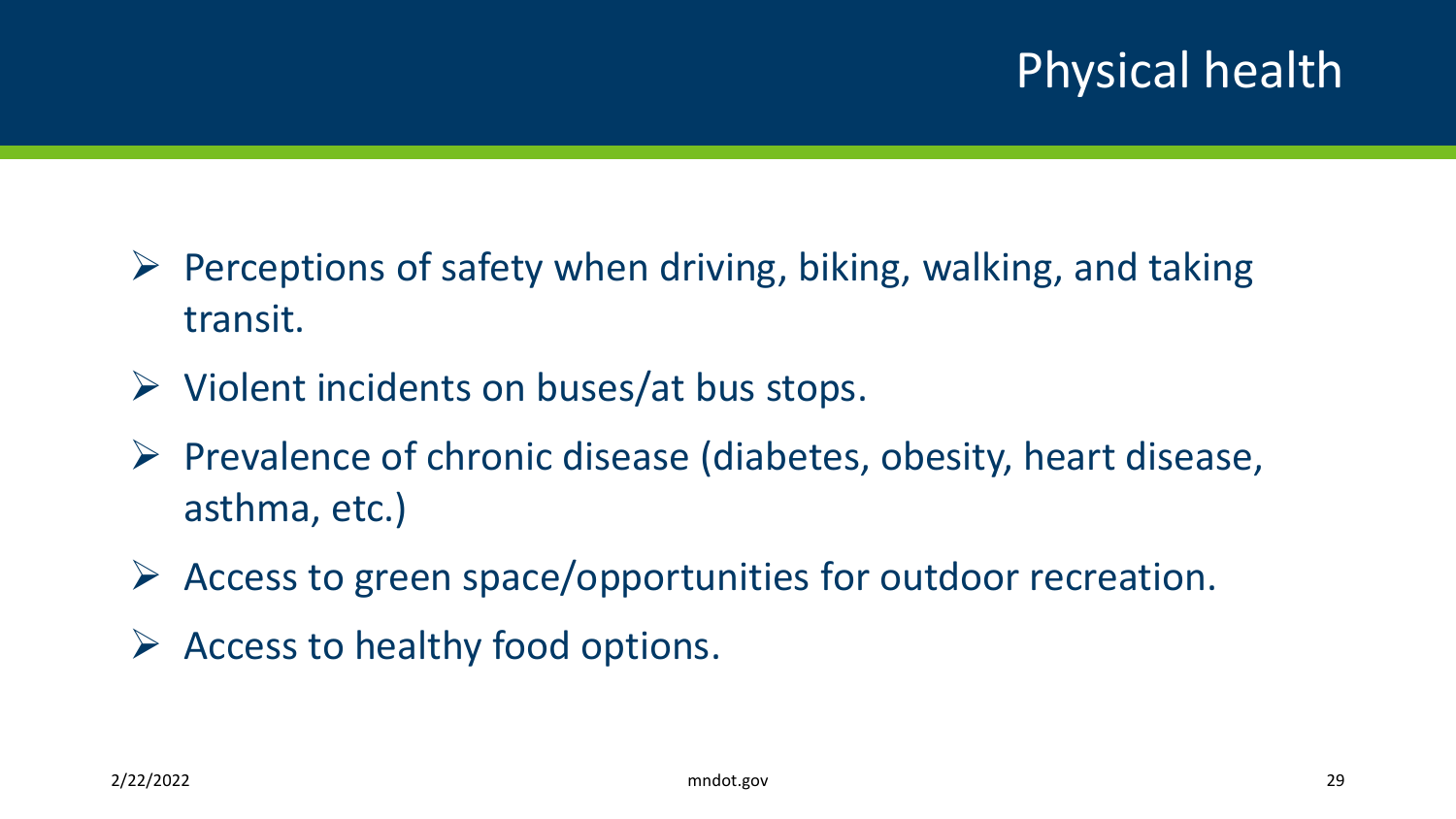# Environmental health

- $\triangleright$  Air quality.
- $\triangleright$  Traffic proximity.
- $\triangleright$  Water quality.
- $\triangleright$  Wildlife/vegetation impacts.
- $\triangleright$  Impacts to the Mississippi River.

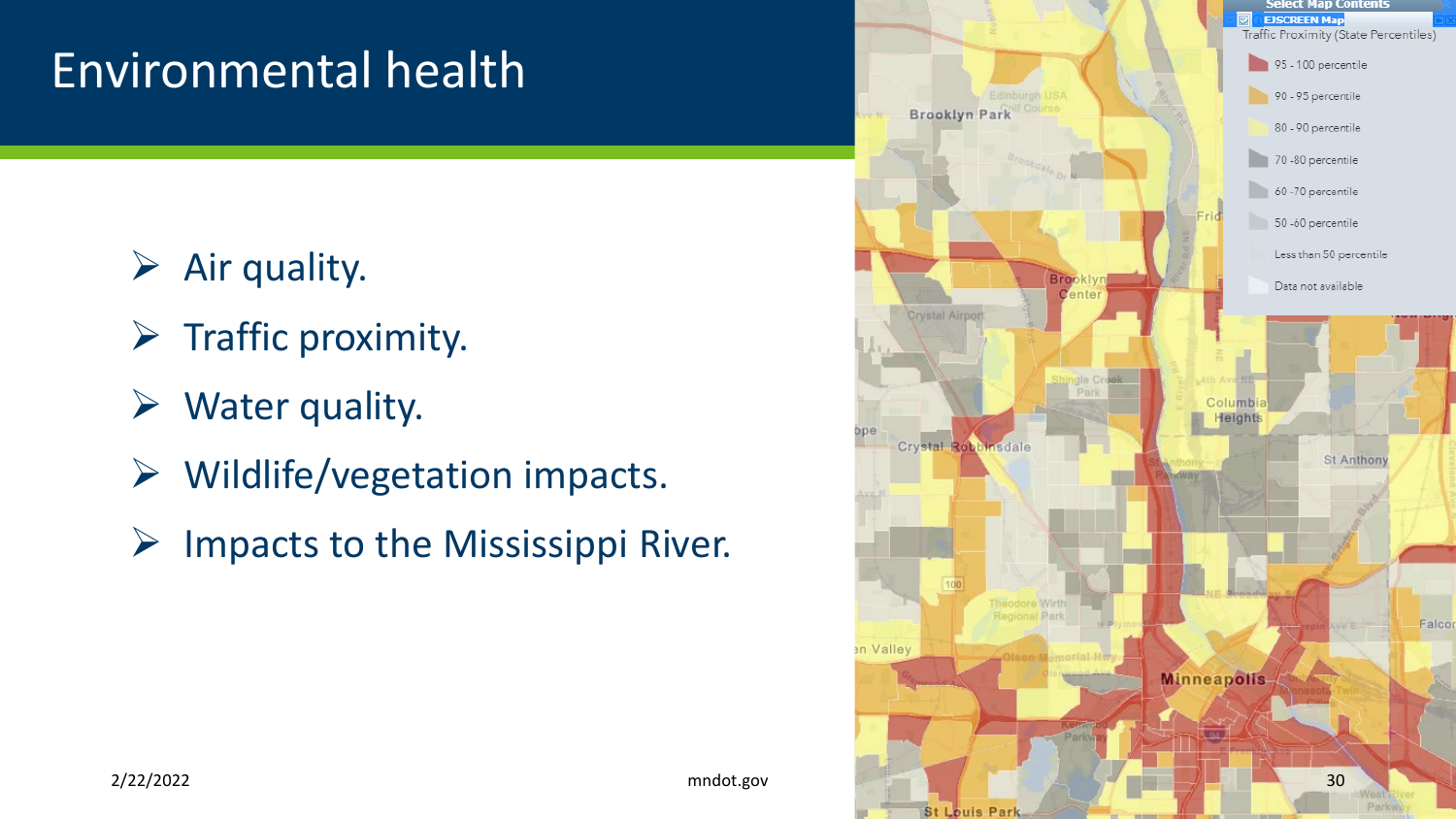# Transportation options

- $\triangleright$  Access to transit and/or access to high frequency transit.
- $\triangleright$  Transit travel time.
- $\triangleright$  Transit reliability.
- $\triangleright$  Access to bicycling facilities.
- $\triangleright$  Pedestrian network connectivity.
- $\triangleright$  Neighborhood walkability.

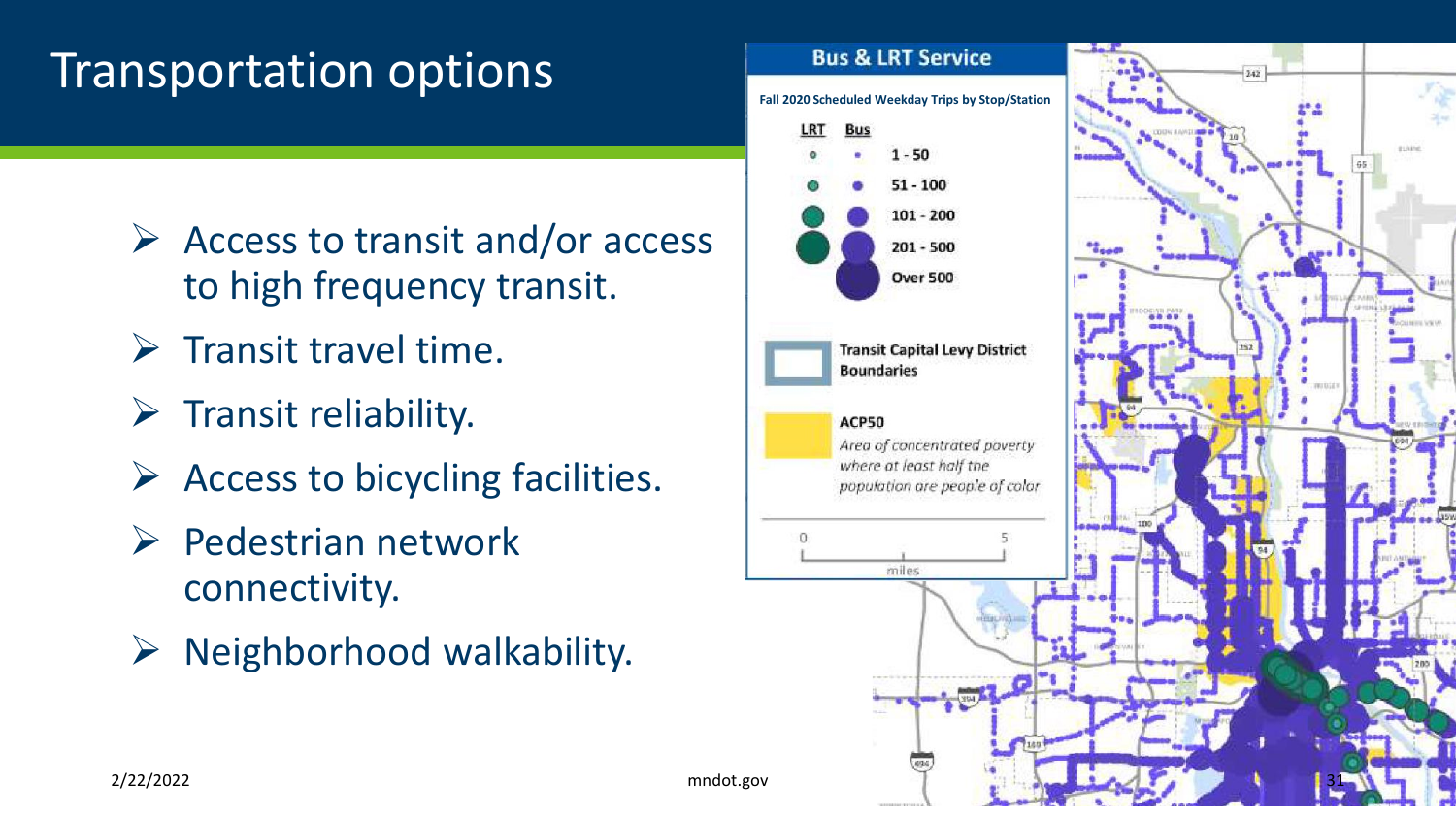# Access to destinations/opportunities

- $\triangleright$  Access to destinations (jobs, schools, retail, etc.) by mode.
- $\triangleright$  Travel time to work by sector/type of job.
- $\triangleright$  Access to affordable housing.
- $\triangleright$  Transportation and housing cost.
- $\triangleright$  Economic development/job creation.
- $\triangleright$  Wealth generation.

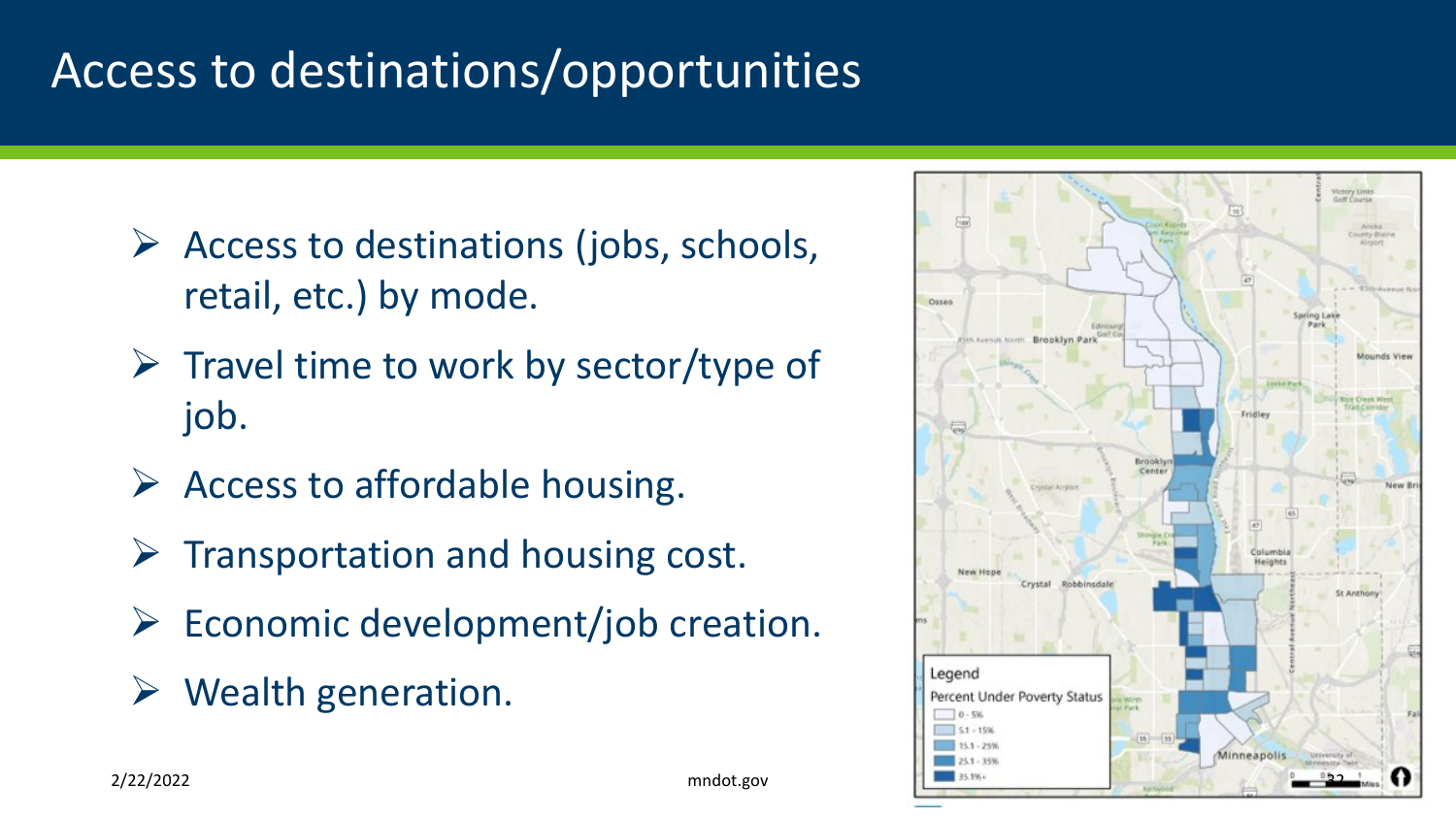# Neighborhood livability

- $\triangleright$  Traffic noise.
- $\triangleright$  Community cohesion.
- $\triangleright$  Sense of place.
- $\triangleright$  Aesthetics/visual quality.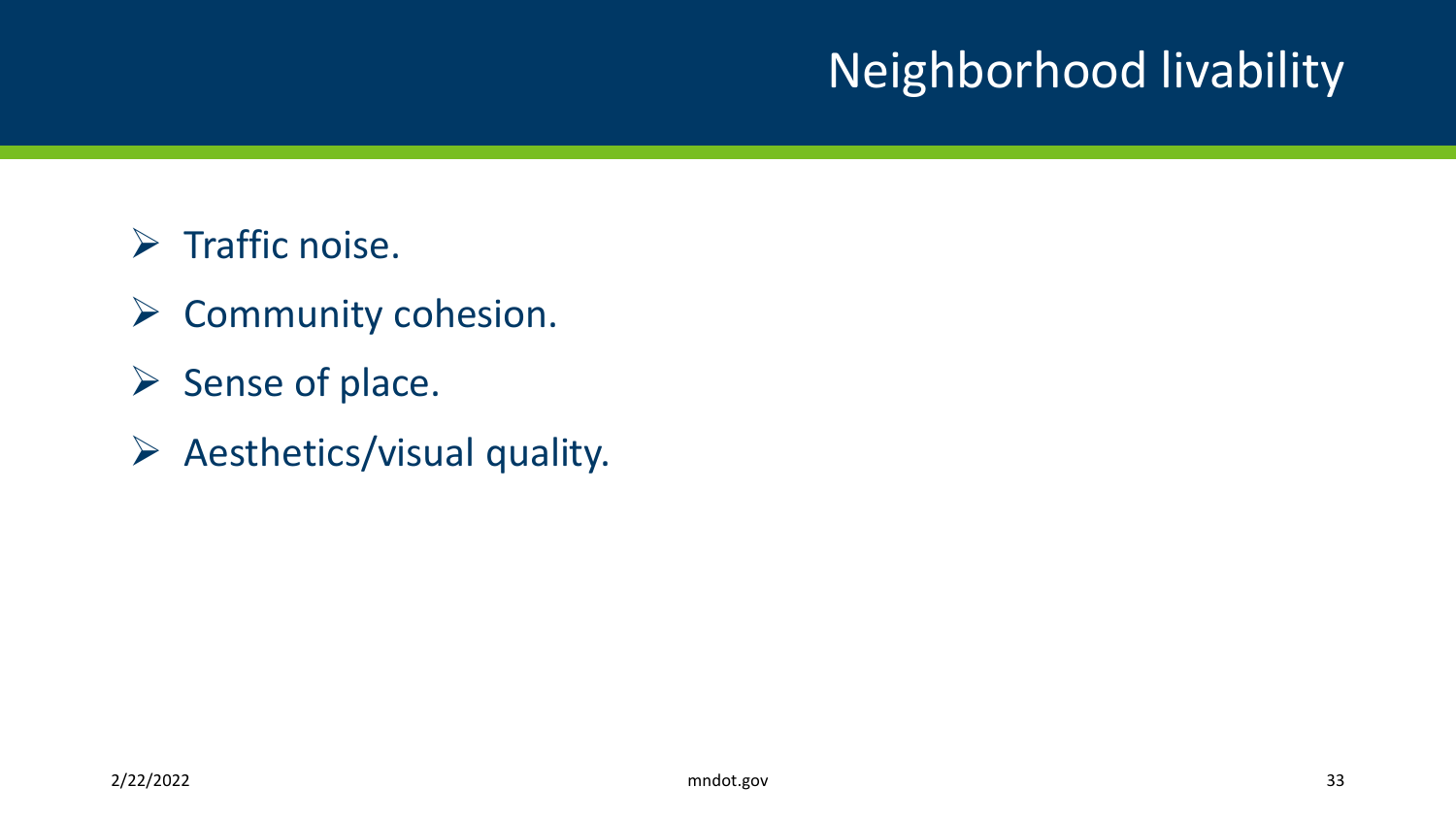# **Activity**

# What equity and health baselines are most interesting to you?

# What questions are you hoping this analysis will answer over the next month?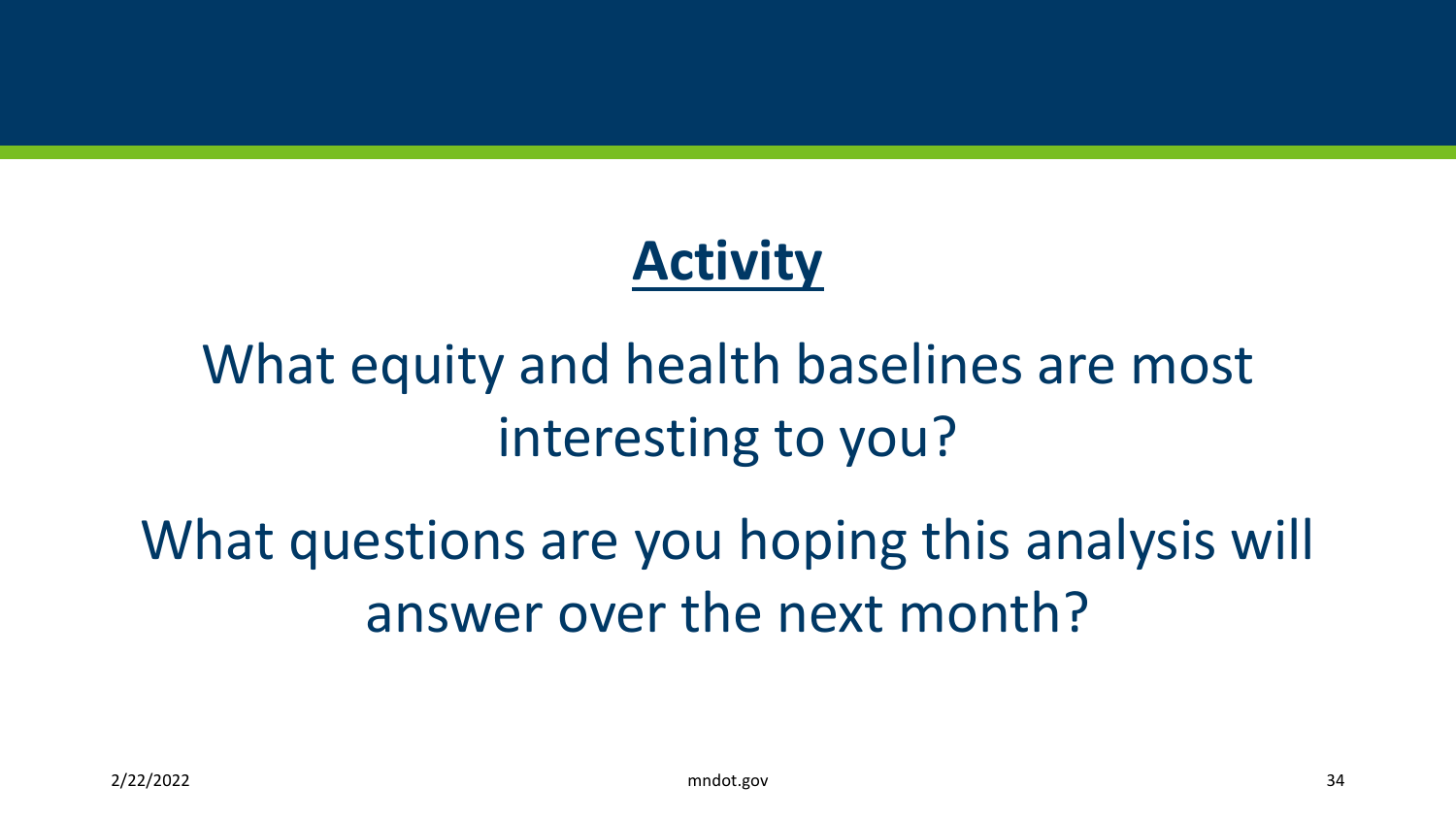# **THANK YOU**